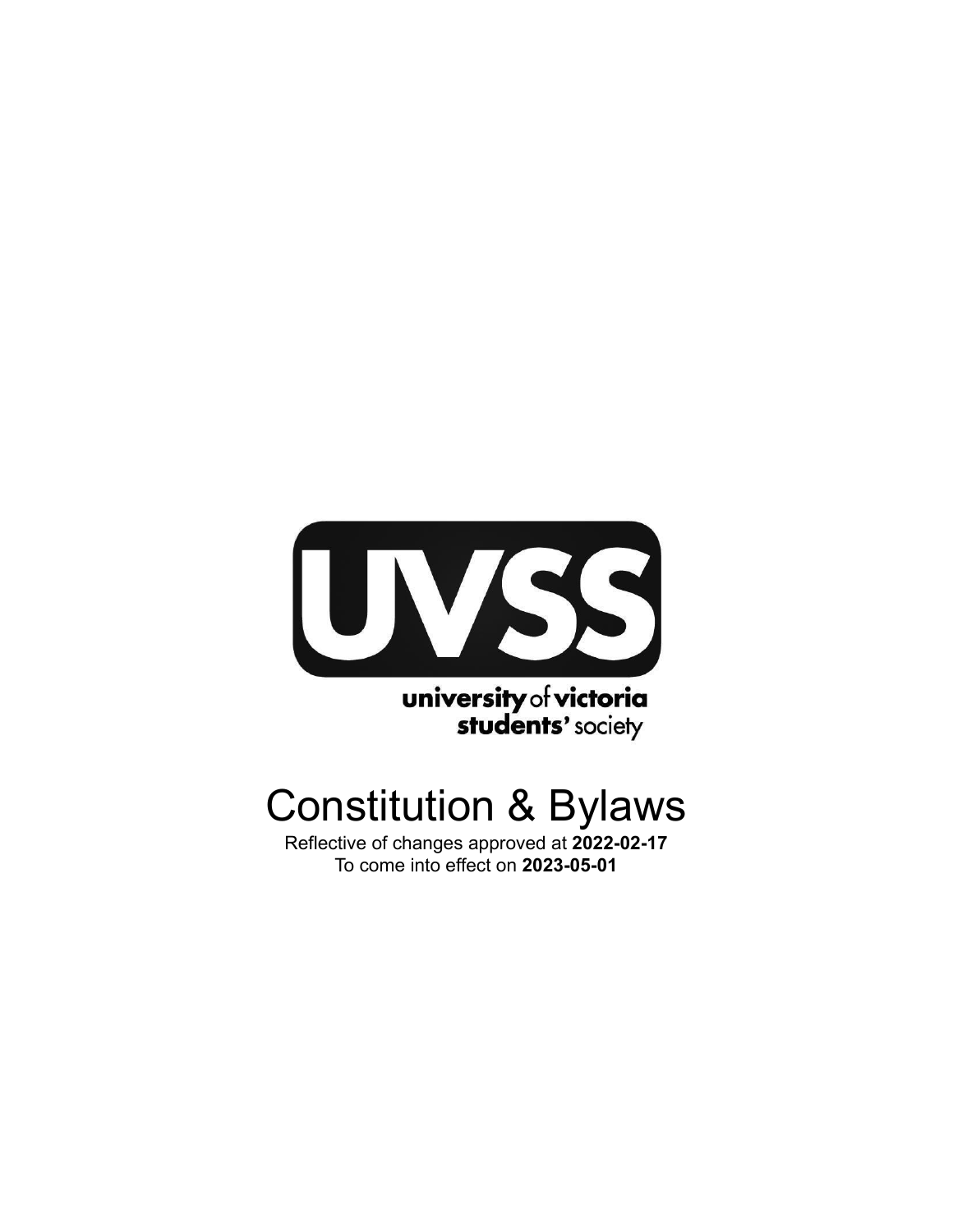# **TABLE OF CONTENTS**

| <b>CONSTITUTION</b>                                                                     | $\boldsymbol{2}$ |
|-----------------------------------------------------------------------------------------|------------------|
| <b>BYLAW 2 - MEMBERSHIP</b>                                                             | 3                |
| <b>BYLAW 3 - MEMBERSHIP FEES</b>                                                        | 4                |
| <b>BYLAW 4 - GENERAL MEETINGS AND REFERENDA</b>                                         | 5                |
| BYLAW 5 - BOARD OF DIRECTORS OF THE STUDENTS' SOCIETY                                   | 6                |
| BYLAW 6 - ELECTION OF MEMBERS TO THE BOARD OF DIRECTORS                                 | $\overline{7}$   |
| BYLAW 7 - DUTIES AND RESPONSIBILITIES OF THE BOARD OF DIRECTORS                         | 10               |
| <b>BYLAW 8 - DUTIES AND RESPONSIBILITIES OF DIRECTORS</b>                               | 10               |
| BYLAW 9 - ABANDONMENT OF OFFICE AND REMOVAL OF DIRECTORS                                | 13               |
| <b>BYLAW 10 - COURSE UNIONS</b>                                                         | 14               |
| <b>BYLAW 11 - POLICY OF THE STUDENTS' SOCIETY</b>                                       | 14               |
| <b>BYLAW 12 - FINANCES OF THE STUDENTS' SOCIETY</b>                                     | 15               |
| <b>BYLAW 13 - STUDENTS' SOCIETY RECORDS</b>                                             | 16               |
| <b>BYLAW 14 - SUBSIDIARY ORGANISATIONS</b>                                              | 16               |
| BYLAW 15 - PROFESSIONAL DEVELOPMENT UNIONS (PDUs)                                       | 17               |
| <b>BYLAW 16 - CONSTITUENCY ORGANISATIONS</b>                                            | 17               |
| <b>BYLAW 17 - THE GENDER EMPOWERMENT CENTRE</b>                                         | 18               |
| <b>BYLAW 18 - UVIC PRIDE</b>                                                            | 18               |
| <b>BYLAW 19 - SOCIETY FOR STUDENTS WITH A DISABILITY</b>                                | 19               |
| <b>BYLAW 20 - STUDENTS OF COLOUR COLLECTIVE</b>                                         | 19               |
| <b>BYLAW 21 - THE NATIVE STUDENTS UNION</b>                                             | 19               |
| <b>BYLAW 22 - OFFICE OF THE OMBUDSPERSON</b>                                            | 20               |
| BYLAW 23 - STANDING COMMITTEES OF THE STUDENTS' SOCIETY                                 | 21               |
| BYLAW 24 - AMENDMENTS TO THE CONSTITUTION AND BYLAWS OF THE STUDENTS'<br><b>SOCIETY</b> | 21               |
| BYLAW 25 - DISSOLUTION OF THE STUDENTS' SOCIETY                                         | 21               |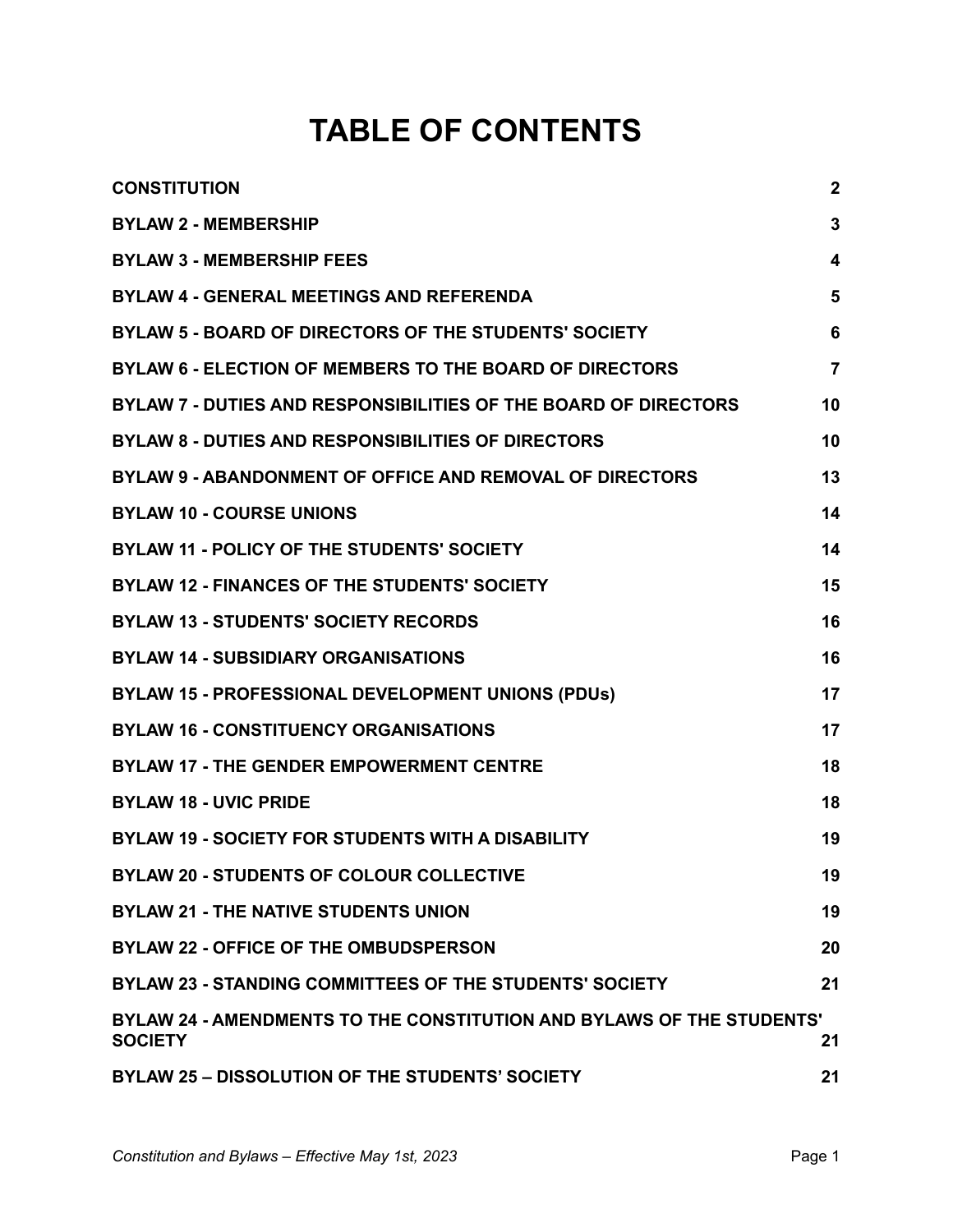### <span id="page-2-0"></span>**CONSTITUTION**

#### **1. NAME OF THE SOCIETY**

The name of the Society is the University of Victoria Students' Society.

#### **2. PURPOSES OF THE STUDENTS' SOCIETY**

The purposes of the Students' Society are:

- a) to organize students on a democratic, cooperative basis in advancing students' interests, and advancing the interests of the students' community;
- b) to provide a common framework within which students can communicate, exchange information, and share experience, skills and ideas;
- c) to bring students together to discuss and cooperatively achieve necessary educational, administrative, and legislative change wherever decision-making affects students;
- d) to facilitate cooperation among students in organizing services which supplement the learning experience, provide for human needs, and which develop a sense of community with our peers and with other member of society;
- e) to articulate the desire of students to fulfill the duties and be accorded the rights of citizens in British Columbia, in Canada, and in the international community;
- f) to achieve the goal of a system of post-secondary education which is accessible to all, which is of high quality, and which is rationally planned; which recognizes the legitimacy of student representation and the validity of students' rights; and whose role in society is clearly recognized and appreciated;
- g) to provide leadership in environmental responsible practices in all aspects of the Society's functions.

### **BYLAW 1 - DEFINITIONS**

In accordance with the Students' Society's usual practice, the pronoun "they" shall be used in place of he or she in these Bylaws.

- **1.1 Chief Electoral Officer** shall refer to an individual, appointed by the UVSS Board of Directors, who is responsible for the conduct of UVSS elections and referenda.
- **1.2 Club** shall be a group of members gathered in accordance with Board of Director policy and overseen by the Director of Student Affairs.
- **1.3 Constituency Organisations** shall be those bodies that satisfy the requirements of Bylaw Seventeen, Articles One and Two [17.1, 17.2].
- **1.4 Course Union** shall be a group of members enrolled in a particular department, as overseen by the Director of Student Affairs.
- **1.5 Directors** shall be all those persons elected to direct the affairs of the Students' Society.
- **1.6 Executive Director** shall be the excluded manager responsible for: legal, privacy, and financial compliance of the Students' Society; strategic planning; risk management; human resource management; and other duties established by the Board of Directors in policy.
- **1.7 General Manager** shall be the excluded manager who is chief of staff and is responsible for: business management and planning; operational planning; labour relations; the operational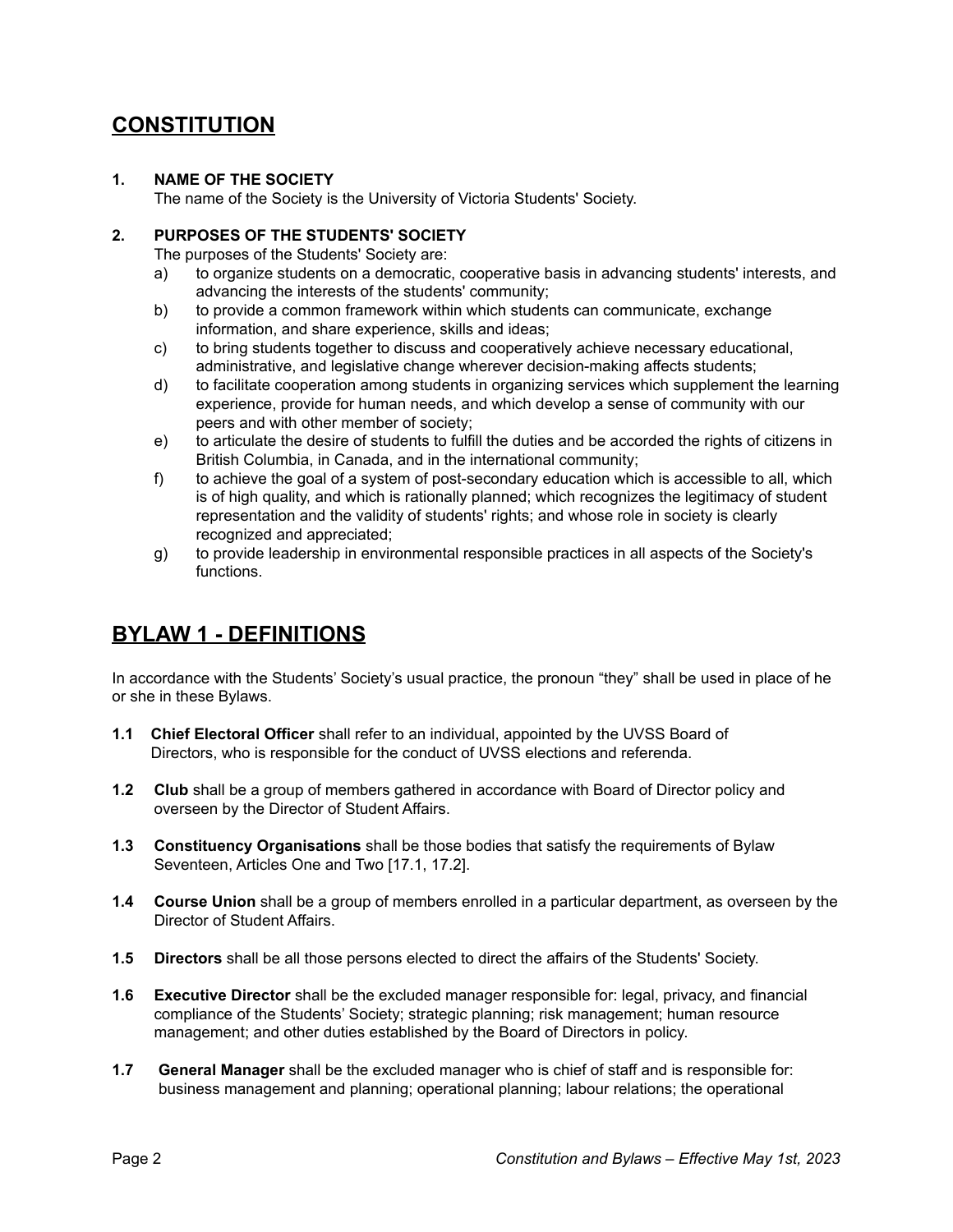management, renovations, and sustainability of the Student Union Building; and other duties established by the Board of Directors in policy.

- **1.8 Member** shall mean those persons who satisfy the requirements of Bylaw Two, Article One [2.1], Clauses a b, c and d.
- **1.9 Office of the Ombudsperson** shall be autonomous, independent and free of interference and shall be operated under the aegis of the Office of the Ombudsperson Advisory Committee. It shall serve all students at the University of Victoria, former students and persons who have applied to become students.
- **1.10 Professional Degree Program** shall be leading to a degree for a particular profession, which is a self-regulating body to the extent that the provincial government has passed legislation to this end, and must be accredited as such.
- **1.11 Professional Development Union** shall be a group of members enrolled in a particular professional program, as overseen by the Director of Student Affairs, known as "PDU".
- **1.12 Special Resolution** shall mean a resolution with voting and notice requirements as set out in the BC Societies Act.
- **1.13 Students' Society** shall mean the University of Victoria Students' Society.
- **1.14 UVic Pride** shall refer to the Pride Society of the University of Victoria Students' Society

### <span id="page-3-0"></span>**BYLAW 2 - MEMBERSHIP**

#### **2.1 Members of the Students' Society**

Active members of the Students' Society shall be:

- a. all currently registered undergraduate students and students enrolled in certificate and diploma programs at the University of Victoria. Students who fail to pay their current Society fees are not members in good standing of the Society; moreover
- b. all individuals registered in the winter session shall be considered members of the Students' Society during the summer session immediately following.
- c. all individuals who are on cooperative education work terms.
- d. Members in bad standing shall not be entitled to vote in membership meetings, hold office of the Students' Society or receive any other privileges, benefits or discounts accorded to members.

#### **2.2 Associate Members**

- a. Associate members of the Students' Society shall be:
	- i. members of the faculty of the University of Victoria,
		- ii. staff of the University of Victoria,
		- iii. graduate students of the University of Victoria, and
	- iv. employees of the Students' Society, and
	- v. all former members of the Board of Directors no longer fulfilling the requirements of Bylaw Two, Article One [2.1] who have submitted their name to the Society. Those associate members who have not submitted their names to the Society will not be in good standing of the Society.
- b. Associate members shall not be required to pay membership fees to the Students' Society.
- c. Associate members shall not vote in Students' Society elections nor general meetings. Associate members shall not propose motions at general or Board of Directors meetings nor hold office in the Students' Society.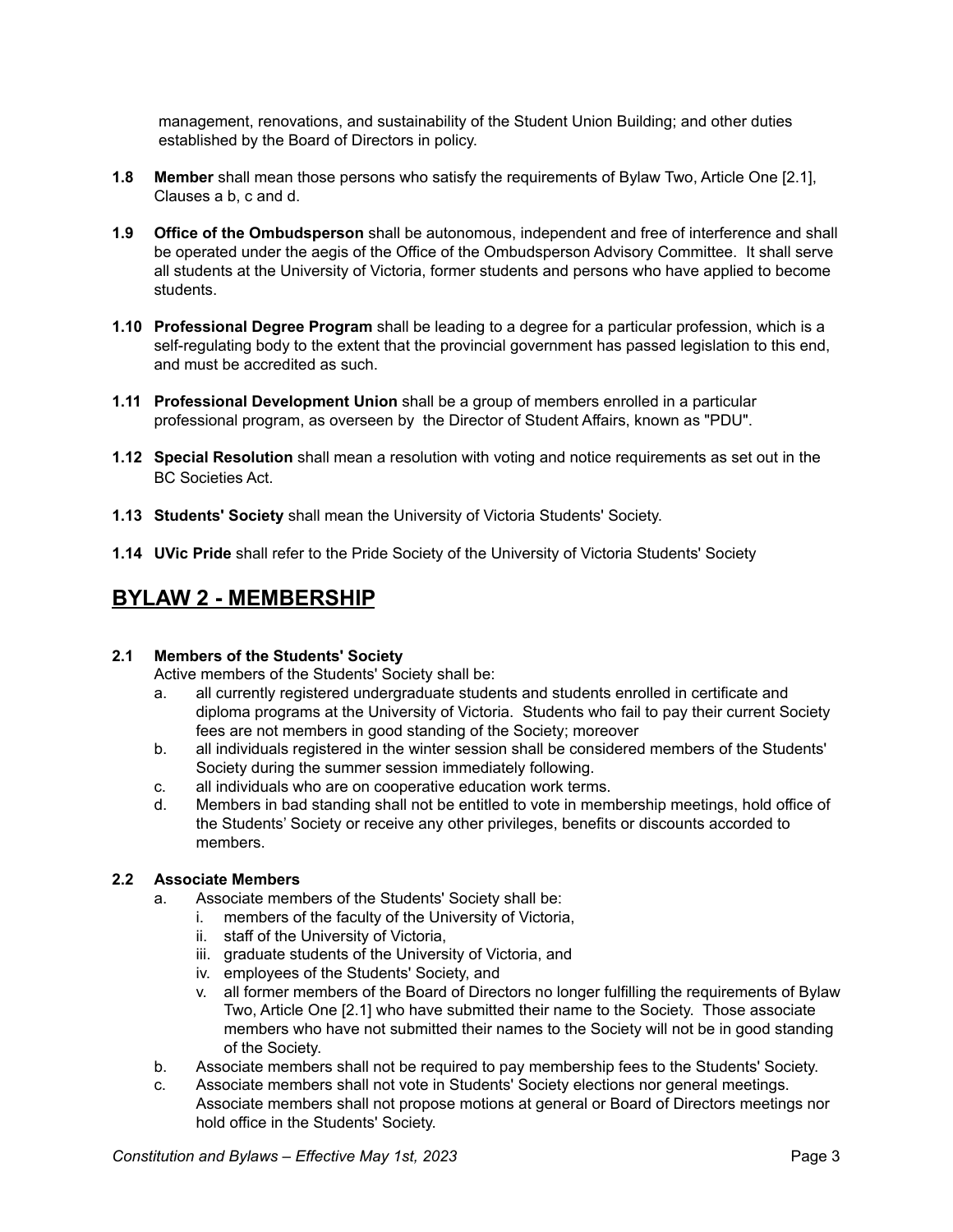- d. Associate members shall be entitled to all benefits of the Students' Society except as stipulated in Bylaw Two, Article Two [2.2], Clause c.
- e. Associate members shall be considered equivalent to Honourary Life Members.

#### **2.3 Honourary Life Members**

- a. Honourary Life Members of the Students' Society shall be any individual deemed to have made an outstanding contribution to the Students' Society and upon whom Honourary Life Membership may be conferred. Once Honorary life membership is conferred on an individual, they must not act in repugnance to the constitution and bylaws of the Students' Society. Those Honorary life members who act in repugnance to the conception and bylaws of the Students' Society will not be in good standing of the Society.
- b. Honourary Life Membership may be granted by special resolution at a general meeting of the Students' Society.
- c. Honourary Life Membership may be granted by a one hundred per cent [100%] affirmative vote of the Board of Directors of the Students' Society.
- d. Honourary Life Members shall not vote in Students' Society elections nor general meetings. Honourary Life Members shall not propose motions at general or Board of Directors meetings nor hold office in the Students' Society.
- e. Granting of Honourary Life Membership shall be limited to two [2] per year.
- f. Honourary Life Members shall be entitled to all benefits of the Students' Society, except as stipulated in Bylaw Two, Article Three [2.3], Clause d.

#### **2.4 Cessation of Membership and Expulsion of Members**

Active membership in the Society will cease in the case of (a) or (b), and Associate or Honourary Life membership in the Society will cease in the case of (b).

a. On a member ceasing to be a registered undergraduate student at the University of Victoria b. By a resolution, passed by two-thirds majority of the Board of Directors.

Should an Active, Associate or Honourary Life member lose her membership by reason of a resolution pursuant to Bylaw Two, Section Four [2.4] Clause b, they shall be entitled to appeal to a Special General Meeting of the Society. Such a Special General Meeting shall be called by the Board of Directors immediately upon receipt of a notice to appeal from the member concerned.

### <span id="page-4-0"></span>**BYLAW 3 - MEMBERSHIP FEES**

#### **3.1 Setting of Membership Fees**

Membership fees may be altered by a majority vote of a referendum provided sufficient notice has been served as per Bylaw Four, Article Seven [4.7].

#### **3.2 Membership fees shall be comprised of:**

- a. A basic fee supporting the programs of the Students' Society
- b. A membership fee provided for membership to a Subsidiary Organization where applicable.
- c. Any other fees duly approved by the membership in accordance with Bylaw Four, Article Seven [4.7] or to Bylaw Fifteen, Article Four [15.4].

#### **3.3 Alteration of the Membership Fees**

a. Any alteration of membership fees collected by the Society, either for the Society or on behalf of another organization shall be subject to the referenda process as defined in Bylaw Four, Article Seven [4.7].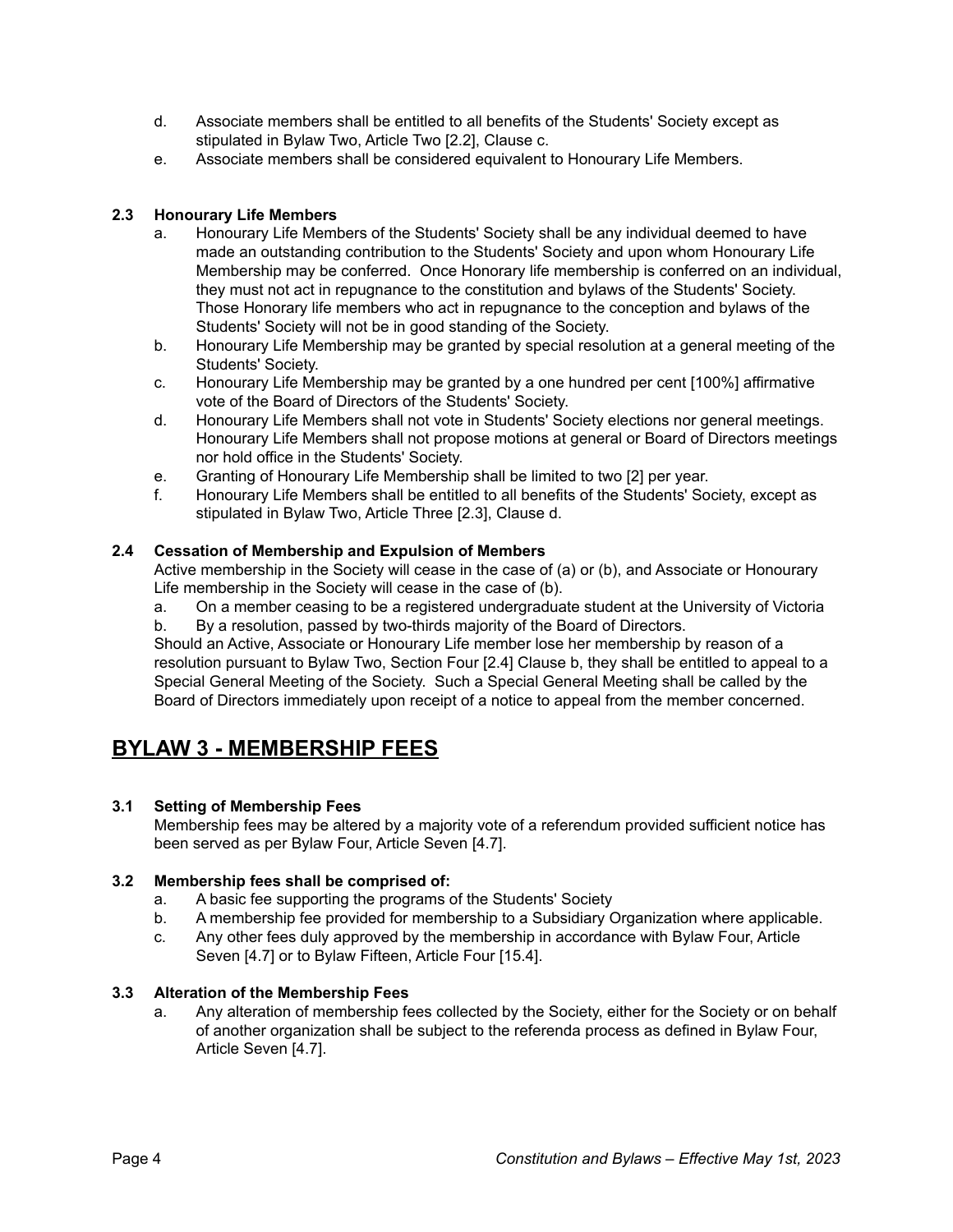### <span id="page-5-0"></span>**BYLAW 4 - GENERAL MEETINGS AND REFERENDA**

#### **4.1 Authority of General Meetings and Referenda**

Referenda then general meetings respectively, shall be considered the highest authorities within the Students' Society.

#### **4.2 Types of General Meetings**

There shall be three types of general meetings:

- a. Annual General Meetings,
- b. Semi-Annual General Meetings and
- c. Special General Meetings.

#### **4.3 Annual General Meetings**

The Annual General Meeting of the Students' Society shall be held between October 1 and October 31 each year as set by a majority vote at a quorate meeting of the Board of Directors.

#### **4.4 Semi-Annual General Meetings**

The Semi-Annual General Meeting of the Students' Society shall be held between February 1 and February 28 each year as set by a majority vote at a quorate meeting of the Board of Directors.

#### **4.5 Special General Meetings**

Special General Meetings may be called at any time between the months of September and April inclusive by:

- a. A majority vote of a quorate meeting of the Board of Directors, or
- b. A requisite of five percent [5%] of the membership or
- c. As otherwise required by the Societies Act of British Columbia.

#### **4.6 General Meeting Agenda**

- a. Except as hereinafter provided, the agenda for each general meeting shall be prepared by the Board of Directors of the Students' Society for presentation to the general meeting.
- b. The Board of Directors shall include on the agenda any Special Resolutions that are:
	- i. referred by a two-thirds [2/3] majority vote of a quorate meeting of the Board of Directors; or
	- ii. presented to it accompanied by a petition duly signed by not less than one percent [1 %] of the membership of the Students' Society.

#### **4.7 Referenda**

- a. In addition to Annual, Semi-Annual, and Special General Meetings, the members may vote on resolutions concerning the business of the Students' Society by means of a referendum.
- b. Referenda may be called at any time between the months of September to April inclusive by:
	- i. a two-thirds [⅔] majority vote of a quorate meeting of the Board of Directors where at least two-thirds [⅔] of directors are present, and where notice has been given on the board meeting agenda; or
		- ii. a requisite of ten percent [10%] of the membership; or
	- iii. as otherwise required by the Societies Act of British Columbia.
- c. Quorum for a referendum shall be fifteen percent [15%] of the voting membership.
- d. Initiation of a fee referenda for a Subsidiary Organization will be as outlined in the individual Subsidiary Organization constitution.
- e. For any alteration of a Subsidiary Organization fee quorum shall be ten percent [10%] of the membership of the Subsidiary Organization, with a majority of those voting approving the change.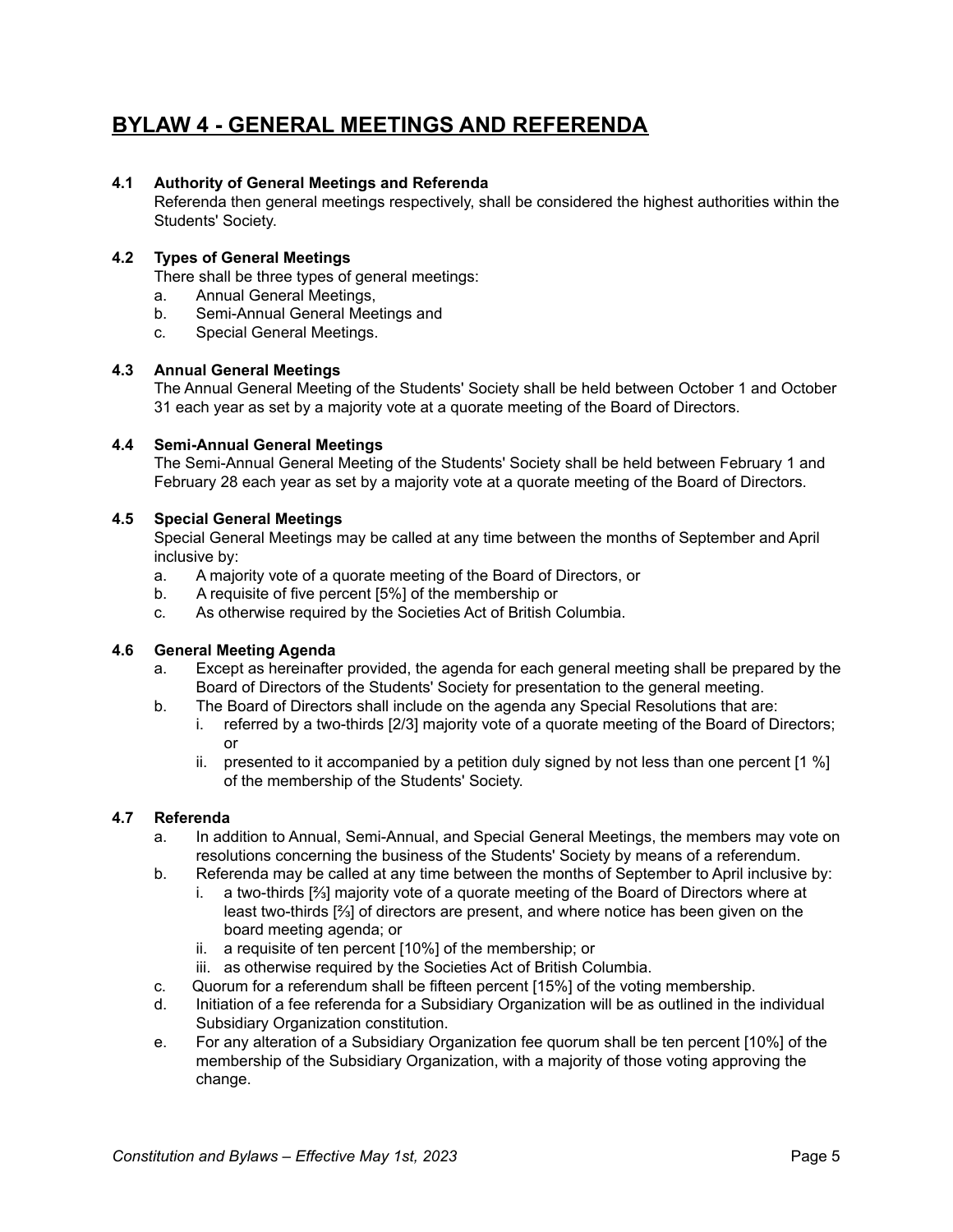f. In the event of technological failure, the Chief Electoral Officer may decide to use paper ballots. Students on co-op work terms or on UVic exchange programs or study abroad programs will have every opportunity to vote.

#### **4.8 Quorum for General Meetings and Referenda**

- a. Quorum for General meetings shall be six tenths of one percent [0.6 %] of the membership subject to the Societies Act..
- b. In the event that attendance at an Annual General Meeting is more than twenty [20] but less than six tenths of one percent, the meeting will continue for the purposes of fulfilling the Societies Act of British Columbia, but shall be limited to the following items of business:
	- i. report of the activities of the Board of Directors
	- ii. members' questions on the activities of the Board of Directors
	- iii. adoption of the budget and the approval of the audited financial statements
	- iv. adoption of the previous general meeting's minutes

#### **4.9 Voting at General Meetings**

- a. Each active member of the Students' Society is entitled to vote at General Meetings.
- b. Voting by proxy is not permitted.

#### **4.10 Rules of Order**

Subject to any special resolutions of the Students' Society the most recent edition of Democratic Rules of Order (or another recognized rules of order agreed upon by the BoD) shall govern the conduct of all general meetings of the Students' Society.

### <span id="page-6-0"></span>**BYLAW 5 - BOARD OF DIRECTORS OF THE STUDENTS' SOCIETY**

#### **5.1 Composition of the Board of Directors**

The Board of Directors shall be comprised of:

- a. The following directors elected by the membership:
	- i. One Lead Director as Director of Outreach & University Relations,
	- ii. One Lead Director as Director of Student Affairs,
	- iii. One Lead Director as Director of Events,
	- iv. One Lead Director as Director of Finance and Operations,
	- v. One Lead Director as Director of Campaigns & Community Relations, and
	- vi. Two [2] At-Large Directors
- b. The following directors elected by their respective constituency organisations:
	- i. Gender Empowerment Centre Representative
	- ii. UVic Pride Representative
	- iii. Society for Students with a Disability Representative
	- iv. Students of Colour Collective Representative
- c. The Native Students' Union Representative elected by the Native Students' Union
- d. The Director of International Student Relations elected by international students.
- e. The following directors elected by membership from their respective faculties
	- i. Director of Business Student Relations,
	- ii. Director of Education Student Relations,
	- iii. Director of Engineering and Computer Science Student Relations,
	- iv. Director of Fine Arts Student Relations,
	- v. Director of Human & Social Development Student Relations,
	- vi. Director of Humanities Student Relations,
	- vii. Director of Law Student Relations,
	- viii. Director of Science Student Relations, and
	- ix. Director of Social Sciences Student Relations.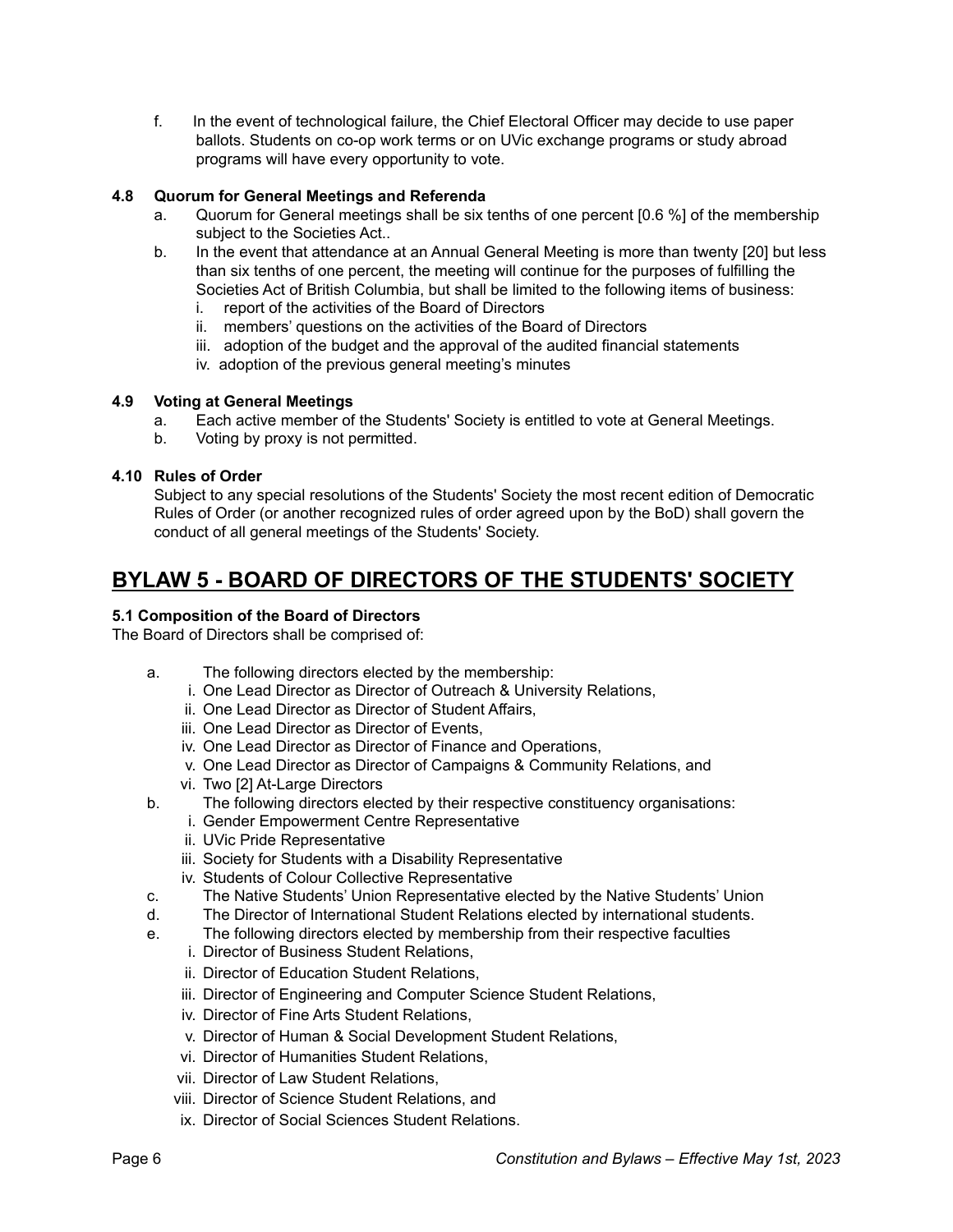f. The majority of directors must be at least 18-years-old. 16- or 17-year-old directors are permitted to sit on the Board of Directors.

#### **5.2 Term of Office of Members of the Board of Directors**

- a. Lead Directors, At-Large Directors, Faculty Directors, and the Director of International Student Relations elected during the month of March shall be elected for one year terms, to take office on May 1st.
- b. Constituency Organization Representatives shall serve a one year term to take office on May 1st.
- c. Directors elected during by-elections shall hold office until the following April 30.
- d. Constituency Organization Representatives taking office after May 1st shall hold office until the following April 30.
- e. Directors must be members of the Students' Society during their term of office.

#### **5.3 Meetings of the Board of Directors**

- a. The Board of Directors shall meet at least twice per month.
- b. The agenda for each Board of Directors meeting shall be posted in the Students' Society Building no later than twenty-four [24] hours prior to the meeting of the Board of Directors.
- c. Quorum required for the transaction of business of the Board of Directors shall be:
	- i. a minimum of nine [9] directors during the months of September to April inclusive.
	- ii. a minimum of seven [7] directors during the months of May to August inclusive.
- d. Subject to any special resolutions of the Students' Society the most recent edition of Democratic Rules of Order shall govern the conduct of all meetings of the Board of Directors.
- e. Meetings of the Board of Directors shall be open to all members of the Students' Society, provided that the Board of Directors be permitted to move "in-camera" to discuss personnel issues, legal issues or to discuss negotiations with any external organization.
- f. Meetings of the Board of Directors shall be scheduled by:
	- i. resolution of the Board of Directors; or
	- ii. a requisition of twenty [20] members of the Students' Society; or
	- iii. the Director of Outreach & University Relations upon request of five or more members of the Board of Directors.
- g. Voting by proxy shall not be allowed.
- h. The minutes of Board of Directors meetings shall be posted on the Students' Society website.

### <span id="page-7-0"></span>**BYLAW 6 - ELECTION OF MEMBERS TO THE BOARD OF DIRECTORS**

#### **6.1 Electoral Policy of the UVSS**

The Board of Directors shall set Electoral Policy to govern the elections of Directors as well as referenda within the rules set out by these bylaws.

- a. The Chief Electoral Officer shall be responsible for carrying out the Electoral Policy of the UVSS.
- b. Nominees shall abide by all rules set out in the Electoral Policy

#### **6.2 Election of At-Large and Lead Directors to the Board of Directors**

At-Large and Lead Directors shall be elected by the members of the Students' Society.

**6.3 Election of Constituency Organization Representatives to the Board of Directors** Constituency Organization Representatives shall be elected at a general meeting of their respective constituency organization as per the constitution of that constituency organization.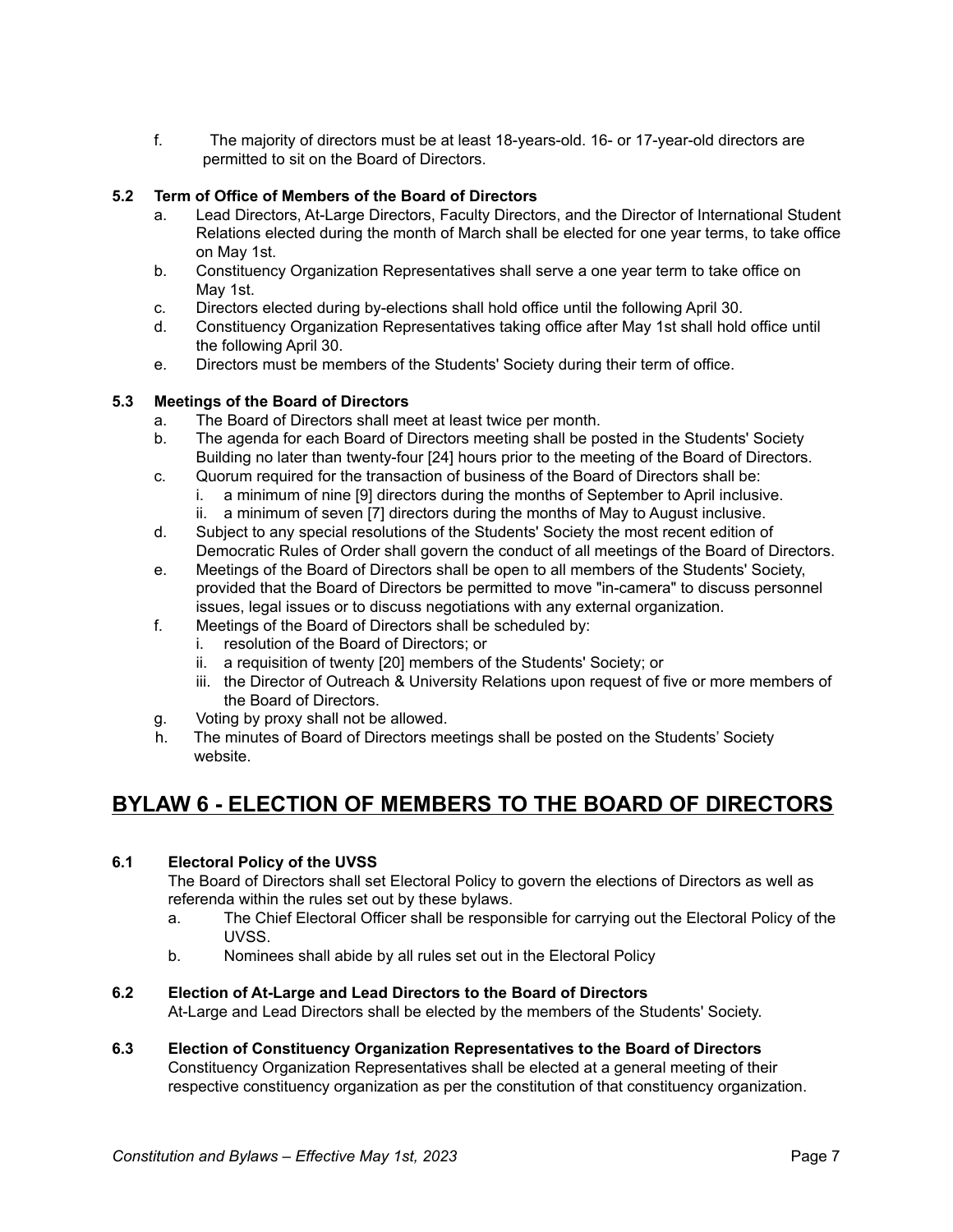**6.4 Election of The Director of International Student Relations to the Board of Directors** The Director of International Student Relations shall be elected by international students who are UVic undergraduate students that are assessed Students' Society fees.

#### **6.5 Election of Faculty Directors to the Board of Directors Faculty Directors shall be elected by members of the Students' Society that are officially declared in the faculty that the Director would be representing.**

#### **6.6 Electorate**

All active members in good standing of the UVSS, as per Bylaw 2.1, may vote in any election or referenda.

#### **6.7 Eligibility**

- a. Nominees for any position on the Board of Directors must be members of the Students' Society.
- b. In order to seek election to the Board of Directors, members must be nominated by not less than fifteen [15] other members of the Students' Society.
- c. Nominees shall run for only one position on the Board of Directors.
- d. Members of the Students' Society shall not be Lead Directors for more than two years.
- e. Faculty Director candidates must be officially declared in the faculty they seek to represent.

#### **6.8 Conduct of Nominees**

- a. Nominees for all positions shall not commence campaigning until after the close of nominations.
- b. Nominees shall ensure that all their campaign information is removed from public display by midnight the last day of polling.
- c. all UVSS candidates and their supporters shall not distribute material during the campaign period which has the effect or purpose of offending or demeaning a person or group of persons on the basis of race, colour, ancestry, place of origin, nationality, religion, family or marital status, physical or mental disability, age, sex, sexual orientation, or conviction for a criminal charge; or seriously threatening or intimidating a person.
- d. Nominees shall abide by all other regulations established by the Chief Electoral Officer.

#### **6.9 Voting**

- a. The directors shall be elected by a secret ballot of the members.
- b. Students on co-op work-terms will have every opportunity to vote.
- c. Members of the Students' Society may vote only once for each position in an election.
- d. If only one nomination is received for a particular Executive position, members shall be asked on the ballot to approve or disapprove of the nominee. The nominee must receive the approval of the majority of ballots cast to be declared duly elected.
- e. If only one nomination is received for each Director-at-Large position, the candidates will be acclaimed and considered duly elected.
- f. The nominees receiving a plurality of votes cast shall be declared duly elected.
- g. The Society shall conduct its elections using online voting.
- h. In the event of technological failure, the Chief Electoral Officer may decide to use paper ballots. If paper ballots are used, the following rules shall apply:
	- i. Sealed ballot boxes are to be returned to the office specified by the Chief Electoral Officer.
	- ii. Counting of ballots will be overseen by the Chief Electoral Officer**.** Each nominee may appoint a scrutineer to oversee the counting of ballots.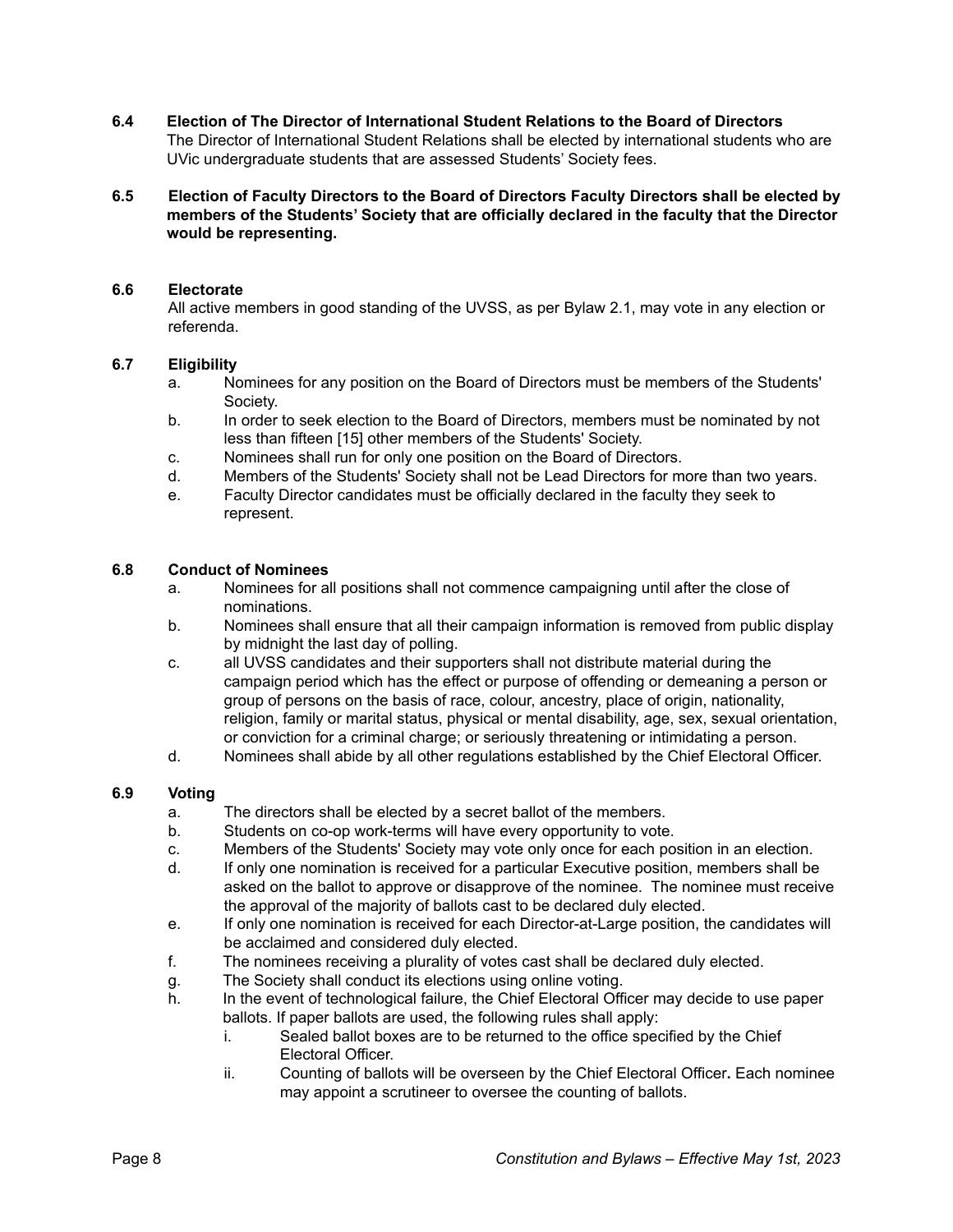- iii. Ballots shall not be destroyed without the consent of a majority of the Board of Directors.
- iv. The Board of Directors may entertain a motion to destroy the ballots no sooner than fifteen [15] days following the Chief Electoral Officer's announcement of election results.

#### **6.10 Electoral Committee**

- a. The Students' Society shall maintain an electoral committee at all times.
- b. The Electoral Committee shall be comprised of three [3] directors.
- c. No member of the Electoral Committee shall seek re-election while serving on the electoral committee.
- d. The Electoral Committee shall be responsible for making a recommendation to the Board of Directors for the appointment of a Chief Electoral officer, Elections Adjudicator, and Arbitration Panel members.
- e. The Electoral Committee shall provide administrative support and other resources to the Chief Electoral Officer as needed.

#### **6.11 Chief Electoral Officer**

- a. The Chief Electoral Officer shall ensure that all elections occur in the manner prescribed by this Bylaw and the policy of the Students' Society.
- b. The Chief Electoral Officer shall determine the eligibility of all nominated candidates according to Bylaw Six, Article Four [6.4] and Bylaw Two, Article One [2.1].
- c. The Chief Electoral Officer shall decide the form of the ballot provided that the nominees for each office be listed in alphabetical order by surname.
- d. The Chief Electoral Officer shall make, in the event of a strike, circumstance beyond human control, or other event that may delay the electoral procedure, a decision as to how and when the electoral procedure may best be completed.
- e. The Chief Electoral Officer shall submit a report on the conduct and results of all elections to the Board of Directors for ratification.

#### **6.12 Elections Adjudicator**

The Electoral Committee shall be responsible for seeking nominations for the position of the Elections Adjudicator.

- a. The Elections Adjudicator shall not be a Member as per Bylaw 2.1
- b. The Elections Adjudicator must be nominated by the Electoral Committee to the Board of Directors and be ratified by a two-thirds [2/3] vote.

#### **6.12 Arbitration Panel**

The Electoral Committee shall be responsible for seeking nominations for membership on the Arbitration Panel.

- a. The Arbitration Panel shall be comprised of three [3] members:
	- i. Members, as defined by Bylaw 2.1 shall not compose a majority of the committee;
	- ii. No member of the arbitration panel shall seek election to, or be a current member of the Board of Directors while serving on the arbitration panel;
- b. Members of the Arbitration Panel must be nominated by the Electoral Committee to the Board of Directors and be ratified by a two-thirds [2/3] vote.

#### **6.13 Recounts**

- a. A nominee may request a recount of votes cast, provided such request is made in writing to the Chief Electoral Officer within seven [7] days following the Chief Electoral Officer's announcement of election results.
- b. Each candidate may call for no more than one [1] recount.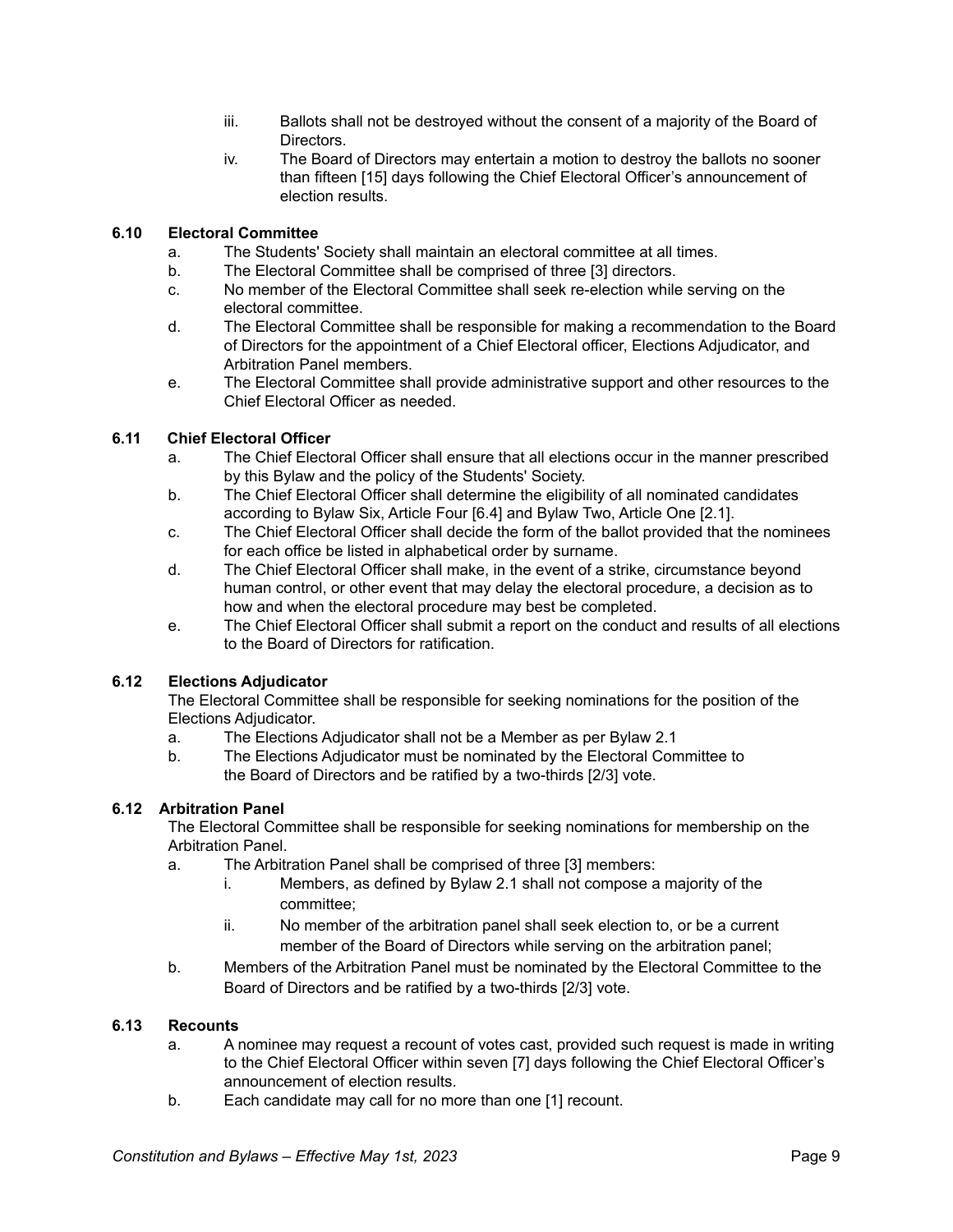#### **6.14 Appeals**

- a. A decision of the Chief Electoral Officer may be appealed to the Elections Adjudicator.
- b. A decision of the Elections Adjudicator may be appealed to the Arbitration Panel.
- c. All decisions of the Arbitration Panel are final.

### **BYLAW 7 - DUTIES AND RESPONSIBILITIES OF THE BOARD OF**

### <span id="page-10-0"></span>**DIRECTORS**

**7.1 Compliance with the Societies Act of British Columbia**

The Board of Directors shall be familiar, and comply with the provisions of the Societies Act of British Columbia and the Bylaws of the Students' Society.

#### **7.2 Administration of Budget**

The Board of Directors shall receive, budget, administer, and have audited all monies, properties, and securities of whatever nature that may be placed in the custody of, or that may become, the property of the Students' Society.

#### **7.3 Presentation of Budget to Membership**

The Board of Directors shall prepare and present (submit for adoption) a budget to the membership of the Students' Society at the Annual General Meeting.

#### **7.4 Official Medium of Communication**

The Board of Directors shall be the recognized medium of communication between the Students' Society and:

- a. The members of the Board of Governors and Senate of the University of Victoria,
- b. Other constituent groups within the University of Victoria,
- c. The general public, and
- d. Any other organization with which the Students' Society may be affiliated.

#### **7.5 Hiring and Directing Staff**

The Board of Directors, through the General Manager, shall be responsible for the hiring and direction of all staff of the Students' Society.

#### **7.6 Presentation of Students' Societies Activities**

The Board of Directors shall present to both the Annual General Meeting and Semi Annual General Meeting of the Students' Society a report detailing the activities undertaken by the Students' Society.

#### **7.7 Maintenance of Students' Society Policy Manual**

The Board of Directors shall maintain an up-to-date policy manual for the Students' Society.

#### **7.8 Abstaining on Votes**

Members of the Board of Directors should not vote on matters where a personal conflict of interest exists.

#### **7.9 Delegation of Duties**

The Board of Directors may delegate such of its duties and responsibilities as it may deem expedient for the conduct of the affairs of the Students' Society.

### <span id="page-10-1"></span>**BYLAW 8 - DUTIES AND RESPONSIBILITIES OF DIRECTORS**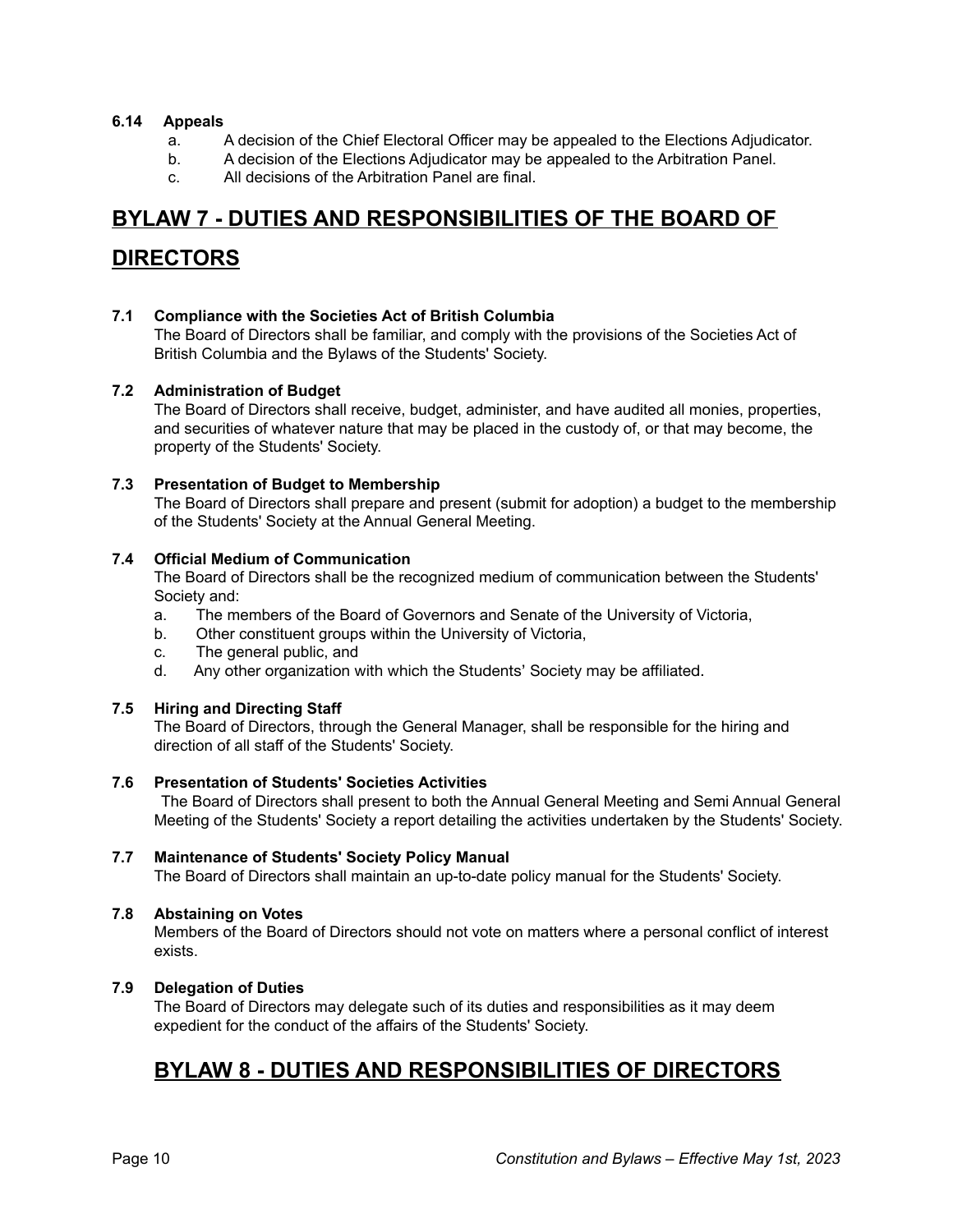#### **8.1 Director of Outreach & University Relations**

The Director of Outreach & University Relations shall:

- Uphold and execute the values of the UVSS to the best of their abilities, as outlined in Board of Directors policy, Section 1, Part 1,
- Chair meetings of the Board of Directors, or delegate this duty to an external third party as approved by the Board of Directors
- Oversee member outreach projects and programs, including volunteer coordination, with communications and marketing staff,
- Liaise with and lobby the administration of the University of Victoria
- Be the Students' Society's spokesperson
- Oversee the development and implementation of the Students' Society's bylaws and policies,
- Liaise with legal counsel and the Executive Director on legal matters affecting the Society,
- Coordinate with student representatives to the Senate and Board of Governors to advance student interests,
- Act as the Students' Society's liaison with the Ombudsperson's office, and be chairperson of the Ombudsperson Advisory Committee,
- Assist the Director of Campaigns & Community Relations in coordinating campaigns
- Regularly review and propose updates to policies relevant to their position,
- Assist other directors in their duties as needed,
- Perform other duties as outlined in the Bylaws, policy or as assigned by the Board of Directors.

#### **8.2 Director of Finance and Operations**

The Director of Finance and Operations shall:

- Uphold and execute the values of the UVSS to the best of their abilities, as outlined in Board of Directors policy, Section 1, Part 1,
- Oversee the administration of all aspects of the Students' Society's finances, operations, services, marketing, and strategic planning,
- Function as the primary liaison between staff and the Board of Directors, in collaboration with Excluded Managers, as appropriate,
- Prepare the Students' Society's budget for approval by the Board of Directors, and adoption at a General Meeting,
- Develop all financial policies and practices necessary to effect the responsible control of the funds of the Students' Society and to comply with all applicable legislation,
- Proactively communicate relevant financial information to members,
- Coordinate the UVSS Health and Dental plan and U-Pass program, including related appeals committees,
- Examine all contracts to be signed by representatives of the Students' Society,
- Work to improve the environmental sustainability of UVSS operations,
- Work with managers to address common issues for all SUB occupants,
- Regularly review and propose updates to policies relevant to their position,
- Assist other directors in their duties as needed,
- Perform other duties as outlined in the Bylaws, policy or as assigned by the Board of Directors.

#### **8.3 Director of Events**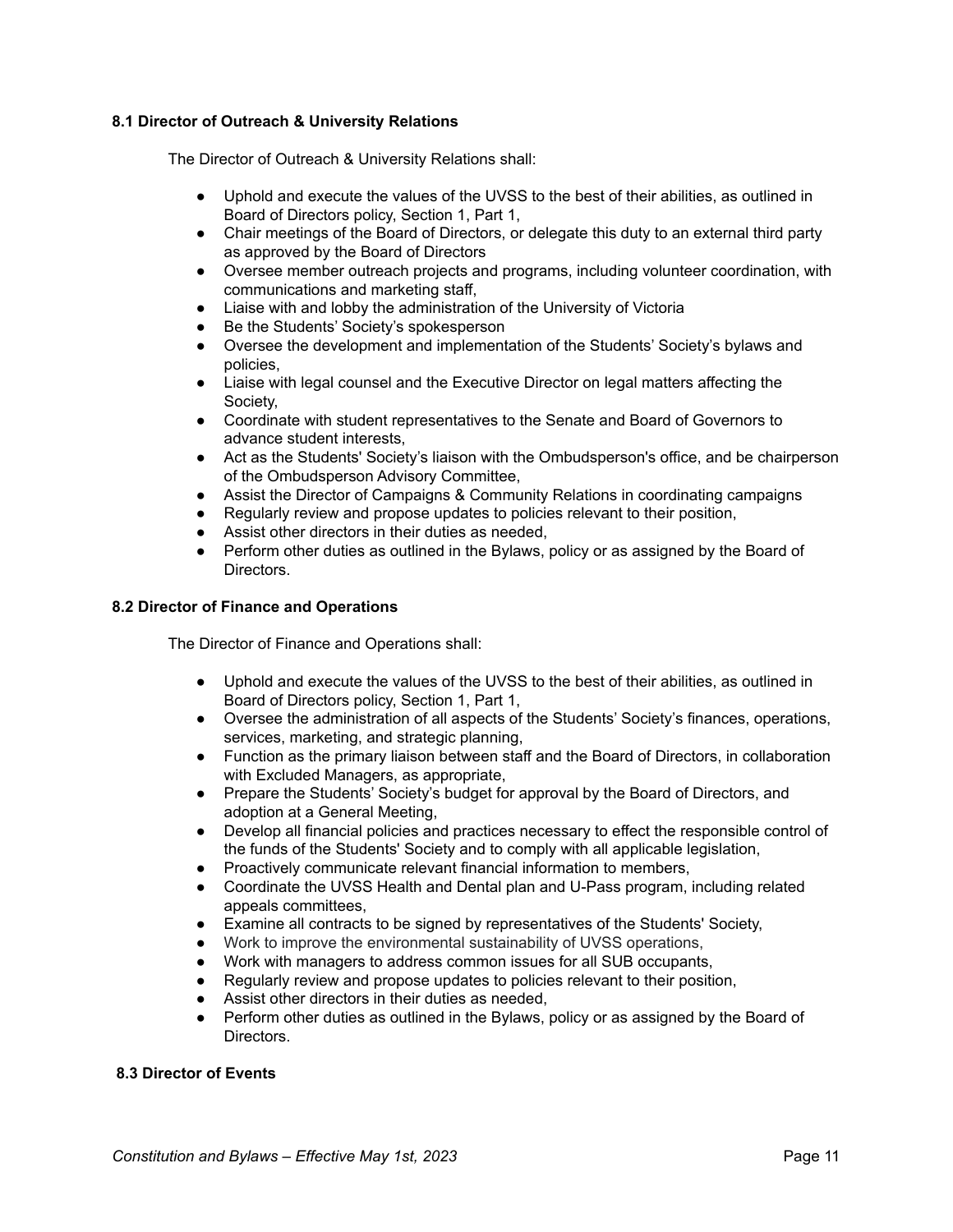The Director of Events shall:

- Uphold and execute the values of the UVSS to the best of their abilities, as outlined in Board of Directors policy, Section 1, Part 1,
- Plan, deliver, advertise, and evaluate the success of UVSS events related to the Constitution, values, and purposes of the Society,
- Collaborate with diverse on-campus partners, and relevant UVSS departments, to reach diverse audiences,
- Proactively collaborate with UVSS communications and graphics staff on events advertising and other outreach,
- Plan, deliver, advertise, and evaluate the success of member welcome events, consulting with relevant UVic departments as needed,
- Assist the Director of Outreach and University Relations in member outreach projects and programs, including volunteer coordination,
- Be the Students' Society's representative in all matters relating to the University of Victoria residence and athletics and recreation programs,
- Regularly review and propose updates to policies relevant to their position,
- Assist other directors in their duties as needed,
- Perform other duties as outlined in the Bylaws, policy, or as assigned by the Board of Directors.

#### **8.4 Director of Student Affairs**

The Director of Student Affairs shall:

- Uphold and execute the values of the UVSS to the best of their abilities, as outlined in Board of Directors policy, Section 1, Part 1,
- Chair Clubs and Course Union Councils and help facilitate new and established clubs and course unions,
- Regularly review and propose updates to policies relevant to their position, including clubs and course union policies,
- Chair Advocacy Relations Committee and assist and support advocacy groups,
- Offer support and advice to affiliated groups,
- Act as the liaison between advocacy and affiliated groups and the Board,
- Assist other directors in their duties as needed,
- Perform other duties as outlined in the Bylaws, policy or as assigned by the Board of Directors.

#### **8.5 Director of Campaigns & Community Relations**

The Director of Campaigns & Community Relations shall:

- Uphold and execute the values of the UVSS to the best of their abilities, as outlined in Board of Directors policy, Section 1, Part 1,
- Coordinate the campaigns and related media relations of the Society,
- Communicate regularly with all levels of government in order to advocate for student issues
- Be the Students' Society's spokesperson on all campaigns organized by Campaigns Committee, or as assigned by the Board of Directors,
- Keep the Board of Directors informed of all government policy on post-secondary education and other issues relevant to members of the Students' Society,
- Liaise with provincial and national student organizations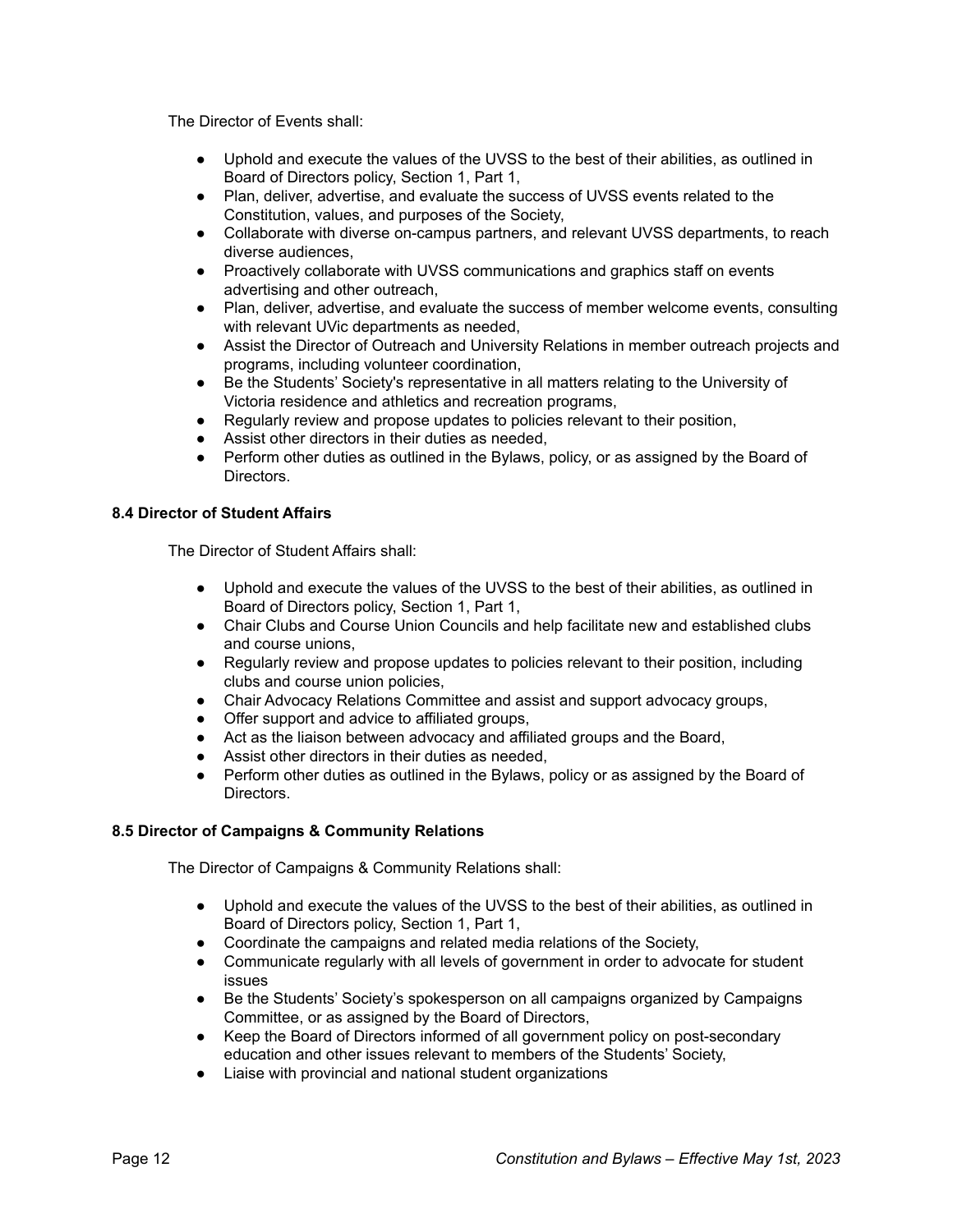- Liaise with, and represent the Society on, external organizations, committees and coalitions, unless such duties have been otherwise assigned in the Bylaws, policies or by the Board of Directors,
- Regularly review and propose updates to policies relevant to their position,
- Assist other directors in their duties as needed,
- Perform other duties as outlined in the Bylaws, policy or as assigned by the Board of Directors.

#### **8.6 At-Large Directors**

The At-Large Directors shall:

- a. Uphold and execute the values of the UVSS to the best of their abilities, as outlined in Board of Directors policy, Section 1, Part 1,
- b. Actively work to assist the Lead Directors in the performance of their duties,
- c. Assist in the coordination and implementation of local, provincial and national campaigns relating to education defense,
- d. Scrutinize the activities of the Lead Directors, and
- e. Participate on at least two [2] committees of the Students' Society.

#### **8.7 Constituency Organization Representatives and the Native Students' Union Representative** The Constituency Organization Representatives and the Native Students' Union Representative shall:

- a. Uphold and execute the values of the UVSS to the best of their abilities, as outlined in Board of Directors policy, Section 1, Part 1,
- b. Scrutinize the activities of the Board of Directors.
- c. Liaise with their respective constituency organisations. The Native Students' Union representative shall liaise with the Native Students' Union.
- d. Participate in Advocacy Relations Committee.

#### **8.8 Director of International Student Relations**

The Director of International Student Relations shall:

- a. Uphold and execute the values of the UVSS to the best of their abilities, as outlined in Board of Directors policy, Section 1, Part 1,
- b. Perform those duties required of At-Large Directors as outlined in Bylaw Eight, Article Six [8.6].
- b. Liaise with international students who attend the University of Victoria.

#### **8.9 Faculty Directors**

The Faculty Directors shall:

- a. Actively assist the Board in the performance of its duties,
- b. Scrutinize the activities of the Lead Directors,
- c. Participate on at least two [2] committees of the Student's Society, and
- d. Represent the students in their faculty to the best of their abilities.

## **BYLAW 9 - ABANDONMENT OF OFFICE AND REMOVAL OF**

### <span id="page-13-0"></span>**DIRECTORS**

#### **9.1 Cessation of Membership in the Students' Society**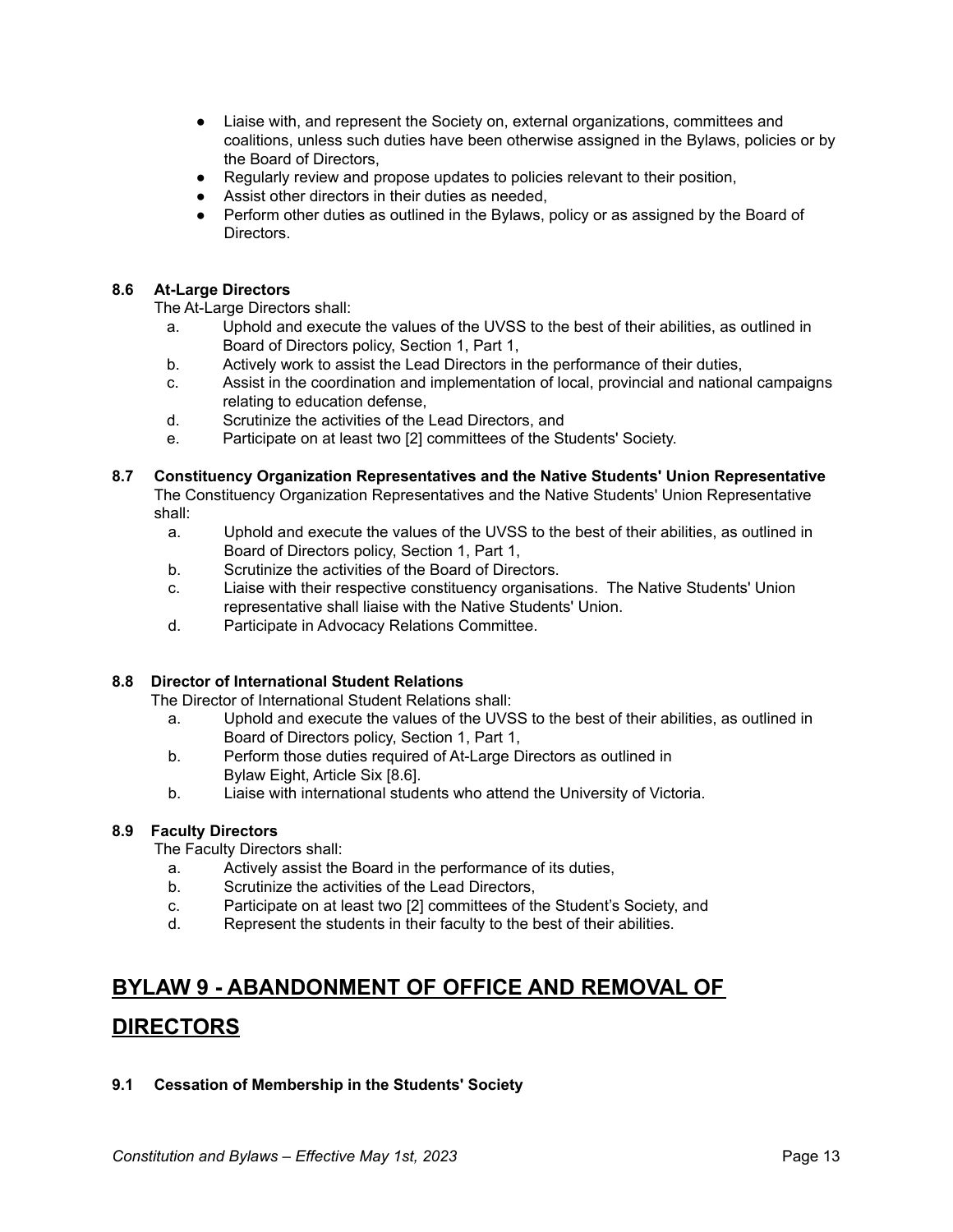Membership of the Board of Directors who cease to be members of the Students' Society, as stipulated in Bylaw Two, Article One [2.1] Clauses a, b, c, and d shall be considered to have delivered their resignations.

#### **9.2 Leaves of Absence**

Directors shall be permitted to take leaves of absence for a maximum of one [1] semester per term of office to facilitate co-op, work, or any school related activity that removes the Director from the Greater Victoria area.

#### **9.3 Impeachment Proceedings**

- a. A member of the Board of Directors may be removed from office by special resolution of a general meeting or by a referendum.
- b. Impeachment proceedings may be initiated by:
	- i. a two-thirds [2/3] majority vote of the Board of Directors, or
	- ii. a petition signed by not less than five percent [5 %] of the members of the Students' Society presented to the Board of Directors.
- c. Notice of impeachment proceedings shall be that required for a special resolution.
- d. In the event that the general meeting or referendum thus called fails to reach quorum, the proceedings shall cease.

#### **9.4 Impeachment of Constituency Organization Representatives and the Native Students' Union Representative**

A Constituency Organization Representative may be removed by special resolution of a general meeting of the respective constituency organization. The Native Students' Union Representative may be removed by a special resolution of a general meeting of the Native Students' Union.

#### **9.5 Vacancies Established on the Board of Directors**

- a. When a vacancy on the Board of Directors has been definitely established for a Director at Large position or the Director of International Student Relations, the Directors may decide to: i. hold a by-election at the discretion of the Board of Directors
- b. When a vacancy on the Board of Directors has been definitely established for an executive position, the Directors may decide to either:
	- i. hold a by-election at the discretion of the Board of Directors, or
	- ii. elect, by resolution of the Board of Directors, a director to fill the Lead Director position, thus creating a vacancy on the Board of Directors.
- c. When a vacancy on the Board of Directors has been definitely established for a Faculty Director position, the Directors may decide to: i. hold a by-election at the discretion of the Board of Directors for a Director at Large that holds the position in lieu of a Faculty Director.

### <span id="page-14-0"></span>**BYLAW 10 - COURSE UNIONS**

#### **10.1 Membership in a Course Union**

Registration in any course of any department shall constitute eligibility for membership in the appropriate course union.

#### **10.2 Declaration of Active and Non-Active Status of Course Unions**

Course unions will be given either active or non-active status by the Director of Student Affairs of the Students' Society in accordance with Bylaw Ten, Article Three [10.3].

#### **10.3 Conditions for Active Status**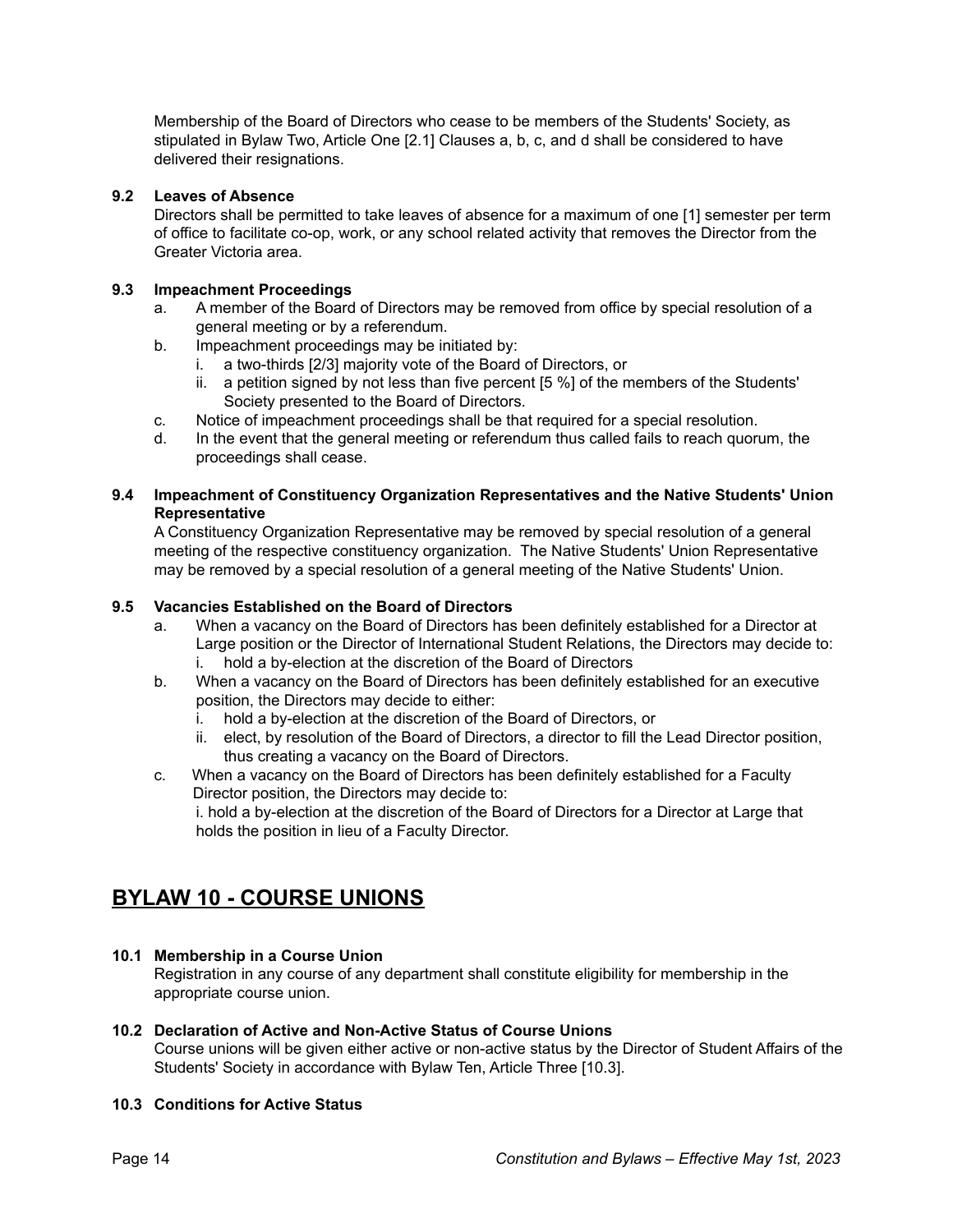A course union will have active status on condition that it:

- a. Has a written constitution that has been accepted by a majority of course union membership and ratified by the BoD,
- b. Has aims and objectives, stated in its constitution, which are consistent with those stated in the Constitution of the Students' Society,
- c. Holds regular meetings at least once per month, and
- d. Holds at least one general meeting, that is advertised and open to all its members.

### <span id="page-15-0"></span>**BYLAW 11 - POLICY OF THE STUDENTS' SOCIETY**

- **11.1** Policy for the Students' Society may be established from time to time by:
	- a. A two thirds [2/3] majority vote of those voting in a quorate meeting of the Board of Directors,
	- b. A two-thirds [2/3] majority vote of those voting in a quorate general meeting, or
	- c. A majority vote of a referendum of the Students' Society.
- **11.2** All policy remains the policy of the Students' Society until changed, or retracted by a vote of the same or higher authority as that which established the policy.
- **11.3** Notice for all policy motions to be voted on in a general meeting or referendum of the Students' Society shall be that required for a special resolution.

### <span id="page-15-1"></span>**BYLAW 12 - FINANCES OF THE STUDENTS' SOCIETY**

#### **12.1 Funds of the Students' Society**

Funds for the Students' Society shall be all monies which accrue to the Society from fees, operations of the Students' Society, gifts, bequests and investments of the Society.

#### **12.2 Disbursement of Students' Society Funds**

Disbursement of the funds of the Students' Society shall be as follows:

- a. The Dr. Ewing Memorial Trust Fund shall be augmented each year by the amount of Building Fund fees collected from each member of the Students' Society.
- b. The Students' Society may establish funds for capital, endowment, or other purposes, and in each year the board of Directors in the annual budget shall set the allocation for any such funds.

#### **12.3 Signing Officers of the Students' Society**

- a. The signing officers of the Students' Society shall be:
	- i. the Director of Outreach & University Relations,
	- ii. the Director of Student Affairs,
	- iii. the Director of Finance and Operations,
	- iv. the Director of Events,
	- v. the Director of Campaigns & Community Relations,
	- vi. the Executive Director, and
	- vi. the General Manager of the Students' Society.
- b. The signatures of the General Manager or Executive Director and any two of the lead directors shall be required for the disbursement of any funds or the execution of any legal documents on behalf of the Students' Society.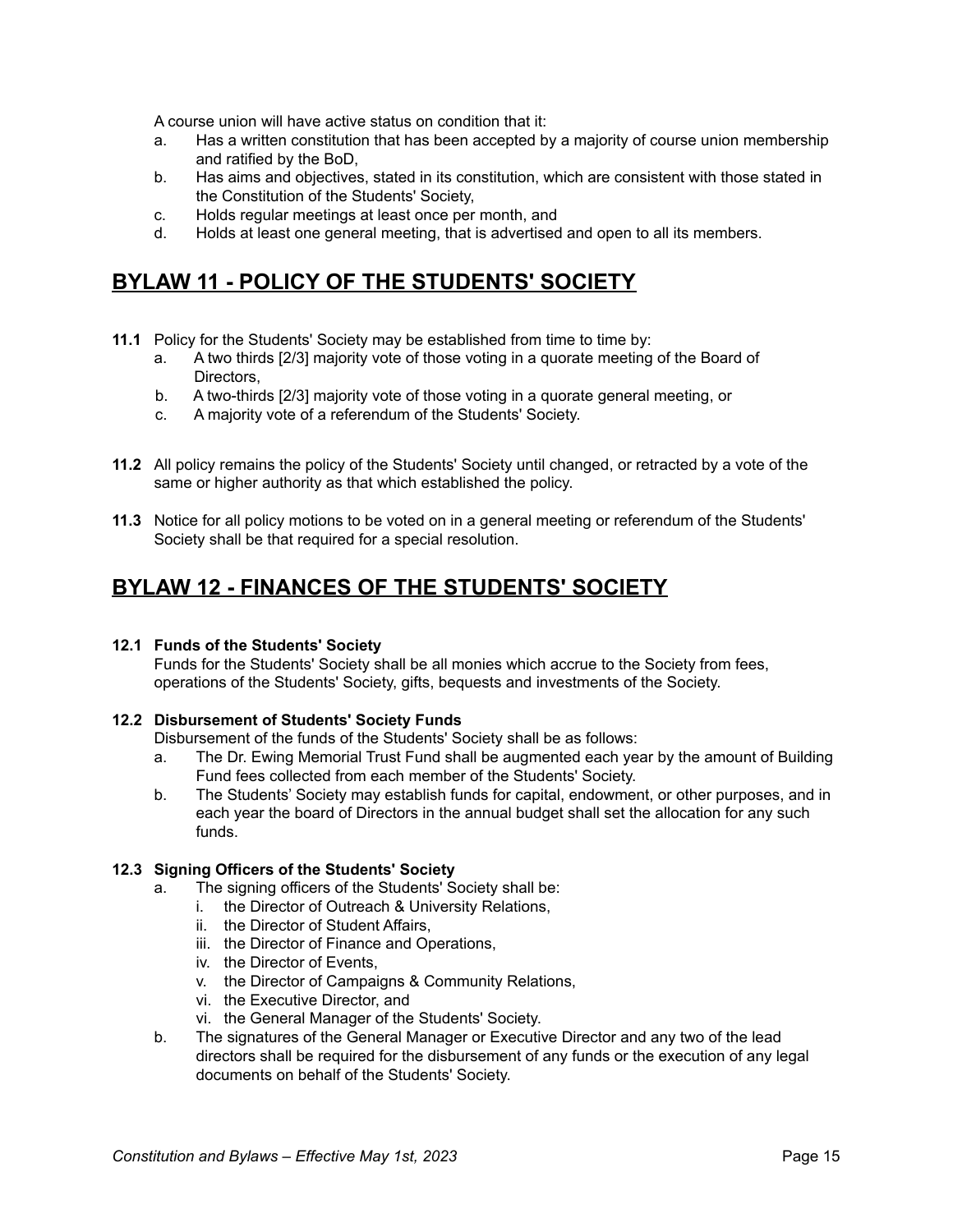c. In the case of an extended absence of either the General Manager or Executive Director, or the concurrent absence of both, the Board may temporarily appoint an external third party to assume signing authority for the Students' Society.

#### **12.4 Auditors**

- a. The auditors of the Students' Society shall be appointed by the Board of Directors.
- b. The auditors of the Students' Society shall have the right to examine all books, records and accounts of the Students' Society and shall be entitled to request from any and all members of the Students' Society, including the Board of Directors, such information and explanation as may be required by the auditors for the due performance of their duties.

#### **12.5 Borrowing**

a. Subject to the Societies Act, in order to carry out the purposes of the Students' Society, the Board of Directors may, on behalf of the Students' Society, raise and secure payment of repayment of money in the manner they decide, and in particular but without limiting the foregoing by the issue of debentures.

#### **12.6 Honoraria for Non-Lead Directors**

- a. Non-Lead Directors except the Director of International Student Relations shall be given honoraria for services rendered during their time in office.
- b. The honoraria paid to Non-Lead Directors except the Director of International Student Relations shall be \$50 per month.
- c. Non-Lead Directors except the Director of International Student Relations all of the duties outlined in Bylaw 8: Duties and d. Responsibilities of Directors, and Board of Directors Policy Section 1, Part 1.3 b., in order to receive the honoraria.
- d. Personnel Committee shall ensure that all Non-Lead Directors except the Director of International Student Relations fulfill the duties outlined in c. before they receive their honoraria.
- e. The Director of International Student Relations shall be paid for services rendered during their term of office.

i. The salary and benefits paid to the Director of Student Relations shall be established at a rate equivalent to other Lead Directors and increased by 1% annually.

ii. The Director of International Student Relations is required to work a minimum of 15 paid hours and may work up to 20 paid hours a week, and is entitled to paid leave and sick time as per Board of Directors policy.

#### **12.7 Salary and Honoraria of Lead Directors**

- a. Lead Directors shall be paid for services rendered during their term of office.
- b. The salary paid to each Lead Director shall be established at a rate \$18.50 per hour and increase by 1% annually.
- c. Lead Directors are required to work a minimum of 20 paid hours and may work up to 35 paid hours a week, and are entitled to paid leave and sick time as per Board of Directors policy.
- d. Lead Directors are required to submit detailed directors' reports to the Board of Directors to be included during verbal reports and in the minutes for each Board Meeting.
- e. Lead Directors shall receive Health and Dental coverage during their term of office.
- f. Lead Directors who are parents shall receive monthly payments equal to fifty per cent of the cost of their childcare.

#### **12.8 Funds of the Gender Empowerment Centre**

a. Student fees collected on behalf of the Gender Empowerment Centre shall be directed in their entirety to an account specified by the Gender Empowerment Centre.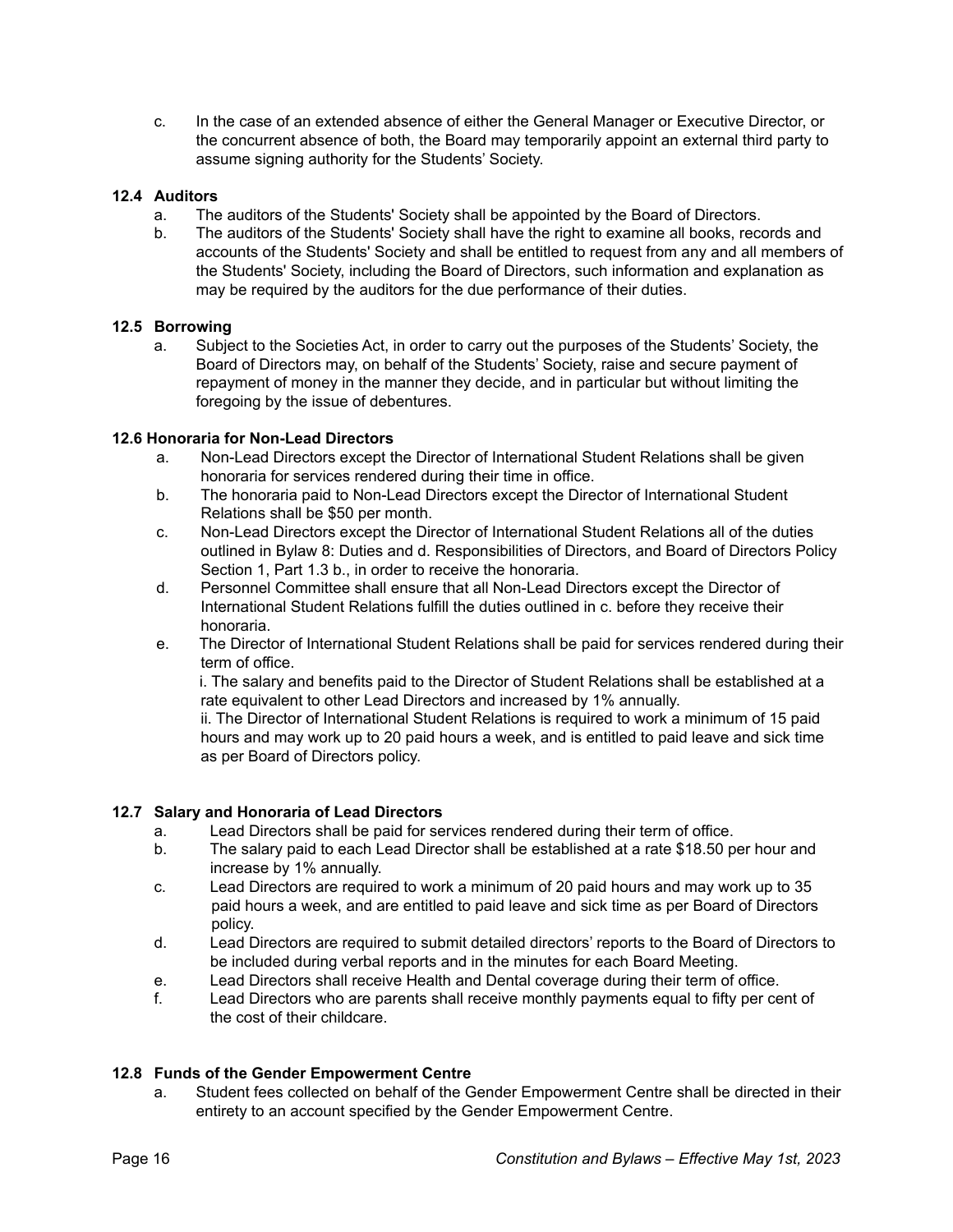b. The Gender Empowerment Centre shall manage its funds according to its Constitution and Bylaws and be subject to the UVSS annual audit.

### <span id="page-17-0"></span>**BYLAW 13 - STUDENTS' SOCIETY RECORDS**

#### **13.1 Location of Records**

The minutes of Board of Directors meetings and general meetings and other books and records of the Students' Society shall be kept in the Student Union Building General Office or the offices of the Director of Outreach & University Relations or Director of Student Affairs. The minutes of Board of Directors meetings and general meetings and other books and records of the Students' Society shall be archived in the University library after a period of five years.

#### **13.2 Inspection by Members**

The books and records of the Students' Society shall be made available for inspection within three [3] days by any member upon receipt by the Board of Directors of a written request.

### <span id="page-17-1"></span>**BYLAW 14 - SUBSIDIARY ORGANISATIONS**

#### **14.1 Subsidiary Organisations**

The Students' Society shall be allowed to form subsidiary organisations, subject to the terms and conditions outlined in the Bylaws of the Students' Society.

#### **14.2 Recognition of Subsidiary Organisations**

A subsidiary organization shall become recognized by the Students' Society on the condition that:

- a. It has a written constitution that has been accepted by a majority of its members at a general meeting and ratified by the Board of Directors,
- b. It has aims and objectives, stated in its constitution, which are similar to those stated in the constitution of the Students' Society,
- c. It has a functioning, elected executive, and
- d. It holds meetings that are advertised and open to all its members.
- e. On the condition that it provides the names of the signing officers of the Subsidiary Organization to the Students' Society.

#### **14.3 Names of Subsidiary Organisations**

- a. Each subsidiary organization shall be so named as to indicate that it is a student organization under the Students' Society and in no way purports to be a separate entity.
- b. The following shall be considered subsidiary organizations i. PDUs

#### **14.4 Membership Fees for Subsidiary Organisations**

The Students' Society, upon request by the Subsidiary Organization, will collected membership fees on behalf of the Subsidiary Organization as per the constitution of the Subsidiary Organization. The membership fees collected by the Students' Society will be:

- a. Approved by referendum of the Subsidiary Organization membership at a general meeting, held by the Subsidiary Organization,
- b. Collect in the same manner as the Students' Society fees,
- c. Directed in their entirety to an account specified by the Subsidiary Organization. If no such account is specified, an account is to be set up by the Students' Society and the membership fees deposited therein,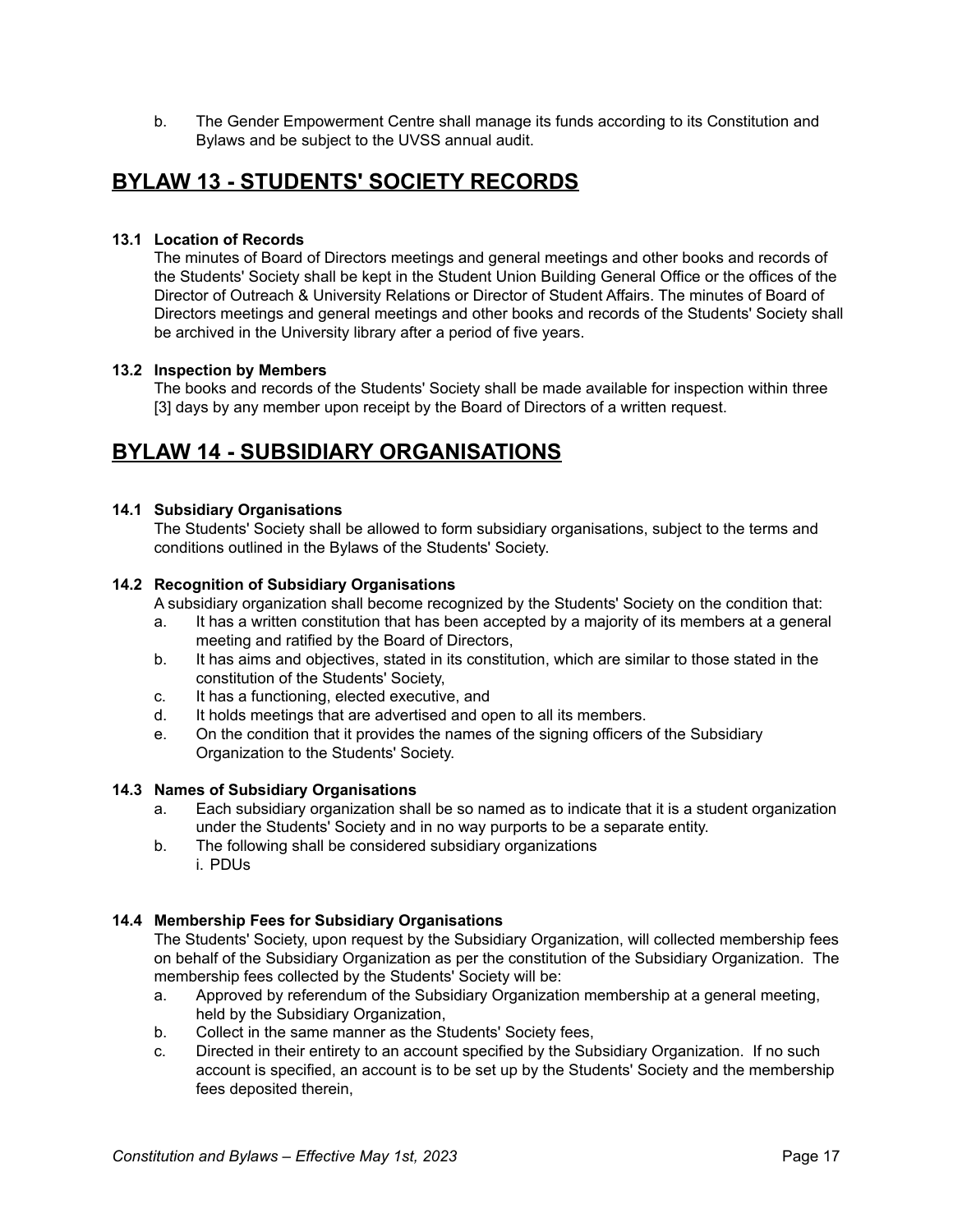d. And will be rebated, if provided for in the Subsidiary Organization constitution, by the executive of the Subsidiary Organization upon request, once the transfer of the funds from the Students' Society has been completed.

### <span id="page-18-0"></span>**BYLAW 15 - PROFESSIONAL DEVELOPMENT UNIONS (PDUs)**

**15.1** Professional Development Unions are subsidiary organizations as per Bylaw 14.

#### **15.2 Membership in a PDU**

Registration in any professional degree program shall constitute eligibility for membership in the appropriate PDU.

#### **15.3 Declaration of Active and Non-Active Status of PDU:**

PDU will be given either active or non-active status by the Director of Student Affairs of the Students' Society in accordance with Bylaw Fifteen, Article Two [15.2].

#### **15.4 Only the Following shall be considered PDU's:**

- a. The Law Students' Society
- b. The Engineering Students' Society
- c. The Education Students' Society
- d. The Commerce Students' Society

### <span id="page-18-1"></span>**BYLAW 16 - CONSTITUENCY ORGANISATIONS**

#### **16.1 Recognition of Constituency Organisations**

A constituency organization shall become recognized by the Students' Society on the condition that:

- a. it has a written constitution that has been accepted by a majority of its members at a general meeting and ratified by the Board of Directors,
- b. it has aims and objectives, stated in its constitution, of serving and/or representing members who share an experience/condition of oppression and systemic discrimination and/or barriers such as, but not limited to: homophobia, sexism, racism, anti-Semitism, classism, colonialism, ableism or ageism; and that are otherwise similar to those stated in the Constitution of the Students' Society
- c. it has a functioning, elected executive,
- d. it holds meetings that are advertised and open to all its members, and
- e. on the condition that it provides the names of the signing officers of the constituency organization to the Students' Society

#### **16.2 Names of Constituency Organisations**

- a. Each constituency organization shall be so named as to indicate that it is a student organization under the Students' Society.
- b. The following shall be considered constituency organisations:
	- i. the Gender Empowerment Centre
	- ii. UVic Pride
	- iii. the Society for Students with a Disability
	- iv. the Students of Colour Collective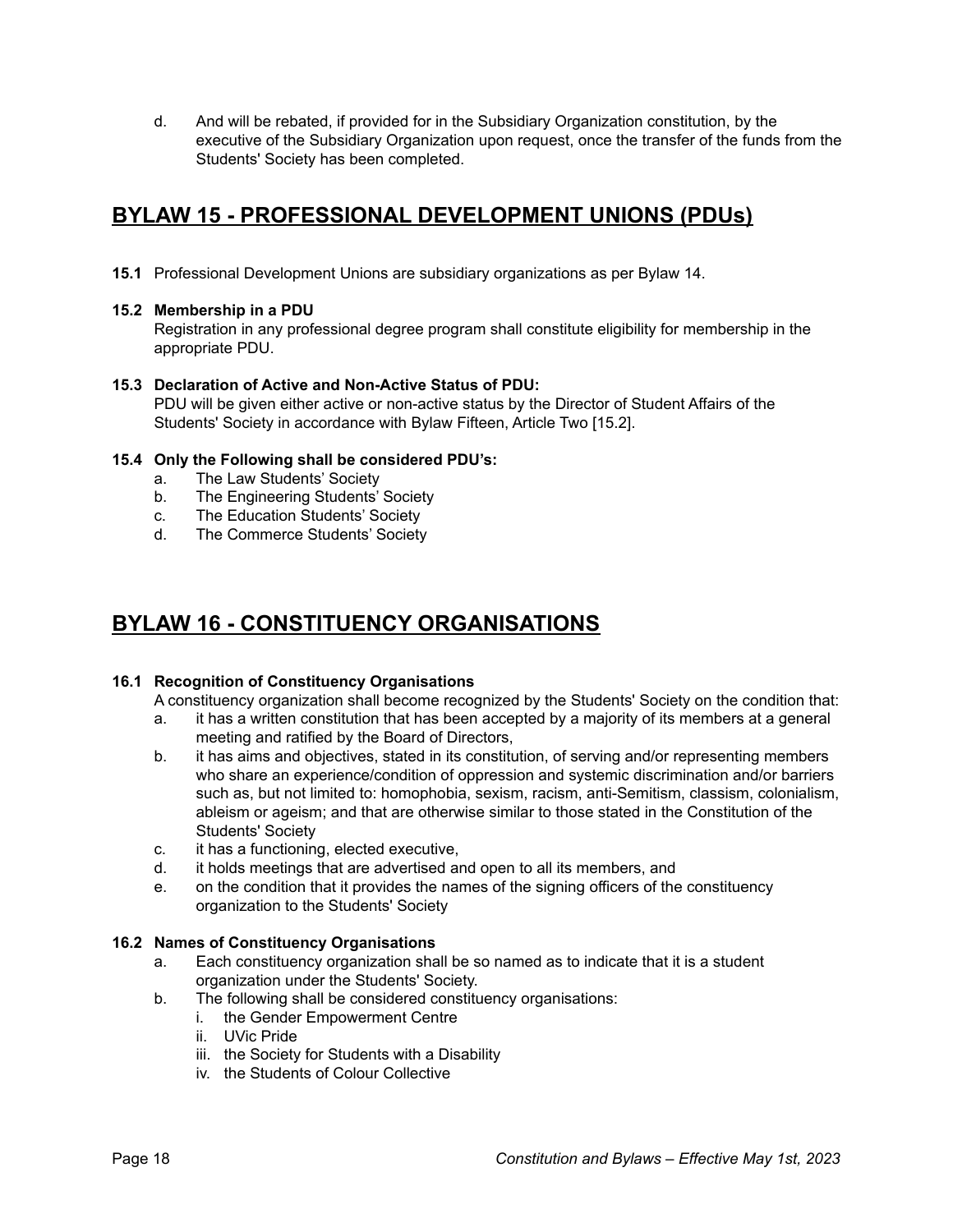#### **16.3 Right of Constituency Organisations to a voting representative on the Students' Society Board of Directors**

- a. Constituency Organisations shall have the right to elect a representative to the Students' Society Board of Directors at a general meeting of the respective constituency organization as per their respective constitutions.
- b. Constituency Organization Representatives to the Board of Directors shall hold no other position on the Board of Directors.
- c. If a Board representative from any advocacy group resigns from office, the advocacy group's governing body may appoint a member as an interim representative to sit on the Board until the next scheduled general meeting.

#### **16.4 Constituency Organisations may be incorporated as a Society under the Societies Act**

- a. A Constituency Organisations may be incorporated as a Society under the Societies Act if:
	- i. it is designated as a Constituency Organization of the Students' Society in these Bylaws; and
	- ii. its written constitution and bylaws meet the requirements of the Societies Act.

### <span id="page-19-0"></span>**BYLAW 17 - THE GENDER EMPOWERMENT CENTRE**

**17.1** The name of the organization is the Gender Empowerment Centre of the University of Victoria Students' Society, which is a constituency organization, hereafter referred to as the "Gender Empowerment Centre".

#### **17.2 Membership in the Gender Empowerment Centre**

Gender Empowerment Centre active membership shall be comprised of any person who successfully meets the membership qualifications as set out in the bylaws of the Gender Empowerment Centre.

### <span id="page-19-1"></span>**BYLAW 18 - UVIC PRIDE**

**18.1** The name of the organization is UVic Pride of the University of Victoria Students' Society, which is a constituency organization of the Students' Society, hereafter referred to as the "UVic Pride".

#### **18.2 Membership in UVic Pride**

Membership in UVic Pride shall be comprised of any person who successfully meets the membership qualifications as set out in the bylaws of UVic Pride.

### <span id="page-19-2"></span>**BYLAW 19 - SOCIETY FOR STUDENTS WITH A DISABILITY**

**19.1** The name of the organization is the Society for Students with a Disability of the University of Victoria Students' Society which is a constituency organization, hereafter referred to as the "Society for Students with a Disability".

#### **19.2 Membership in the Society for Students with a Disability**

Membership in the Society for Students with a Disability shall be comprised of any person who successfully meets the membership qualifications as set out in the bylaws of the Society for Students with a Disability.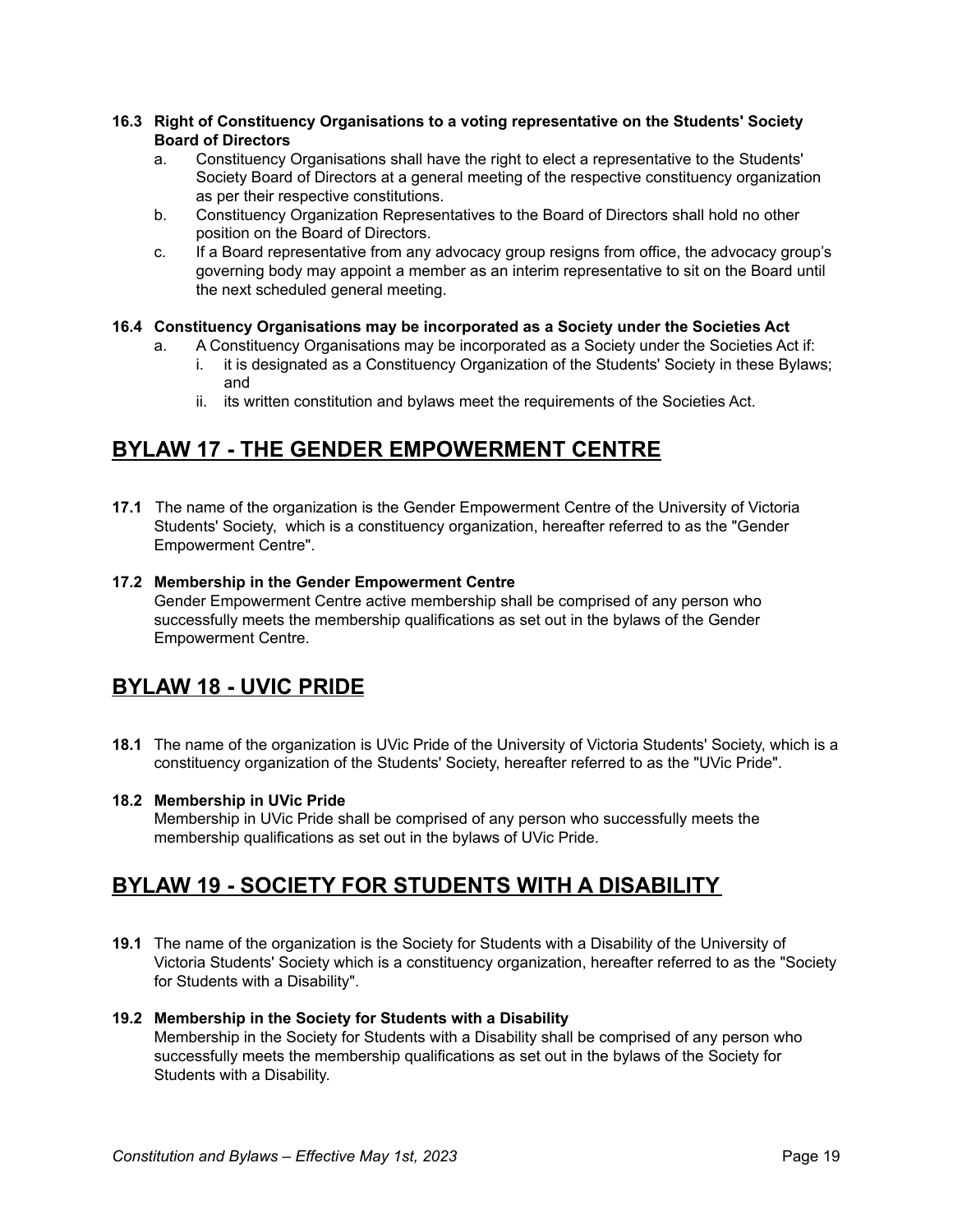### <span id="page-20-0"></span>**BYLAW 20 - STUDENTS OF COLOUR COLLECTIVE**

**20.1** The name of the organization is the Students of Colour Collective of the University of Victoria Students' Society, hereafter referred to as the "Students of Colour Collective".

#### **20.2 Membership in the Students of Colour Collective**

Membership in the Students of Colour Collective shall be comprised of any person who successfully meets the membership qualifications as set out in the bylaws of the Students of Colour Collective.

### <span id="page-20-1"></span>**BYLAW 21 - THE NATIVE STUDENTS UNION**

**21.1** The Native Students' Union addresses the many distinct issues facing Native students at the University of Victoria. Post-Secondary education for many Native students is funded through separate agencies from other Students' Society members.

#### **21.2 Membership in the Native Students Union**

Membership in the Native Students Union shall be comprised of any person who successfully meets the membership qualifications as set out in the bylaws of the Native Students Union.

#### **21.3 Recognition of the Native Students Union**

The Native Students Union shall be recognized by the Students' Society on the condition that:

- a. it has a written constitution that has been accepted by a majority of its members at a general meeting and ratified by the Board of Directors.
- b. it has aims and objectives, stated in its constitution, which are similar to those stated in the constitution of the Students' Society,
- c. it has a functioning, elected executive,
- d. it holds meetings that are advertised and open to all of its members, and
- e. on the condition that it provides the names of the signing officers of the Native Students Organization to the Students' Society.

#### **21.4 Right of the Native Students Union to a voting representative on the Students' Society Board of Directors.**

a. The Native Students Union shall have the right to elect a representative to the Students' Society Board of Directors

#### **21.5 The Native Students Union may be incorporated as a Society under the Societies Act**

a. The Native Students Union may be incorporated as a Society under the Societies Act if its written constitution and bylaws meet the requirements of the Societies Act.

### **BYLAW 22 - OFFICE OF THE OMBUDSPERSON**

#### <span id="page-20-2"></span>**22.1 Purpose and Functions of the Office of the Ombudsperson**

The Office of the Ombudsperson (hereinafter called "the Office") is operated under the aegis of the Office of the Ombudsperson Advisory Committee. It is intended to serve all University of Victoria students, former students and persons who have applied to become students (hereafter collectively referred to as *students*), and other members of the University community. The Office shall have the following functions: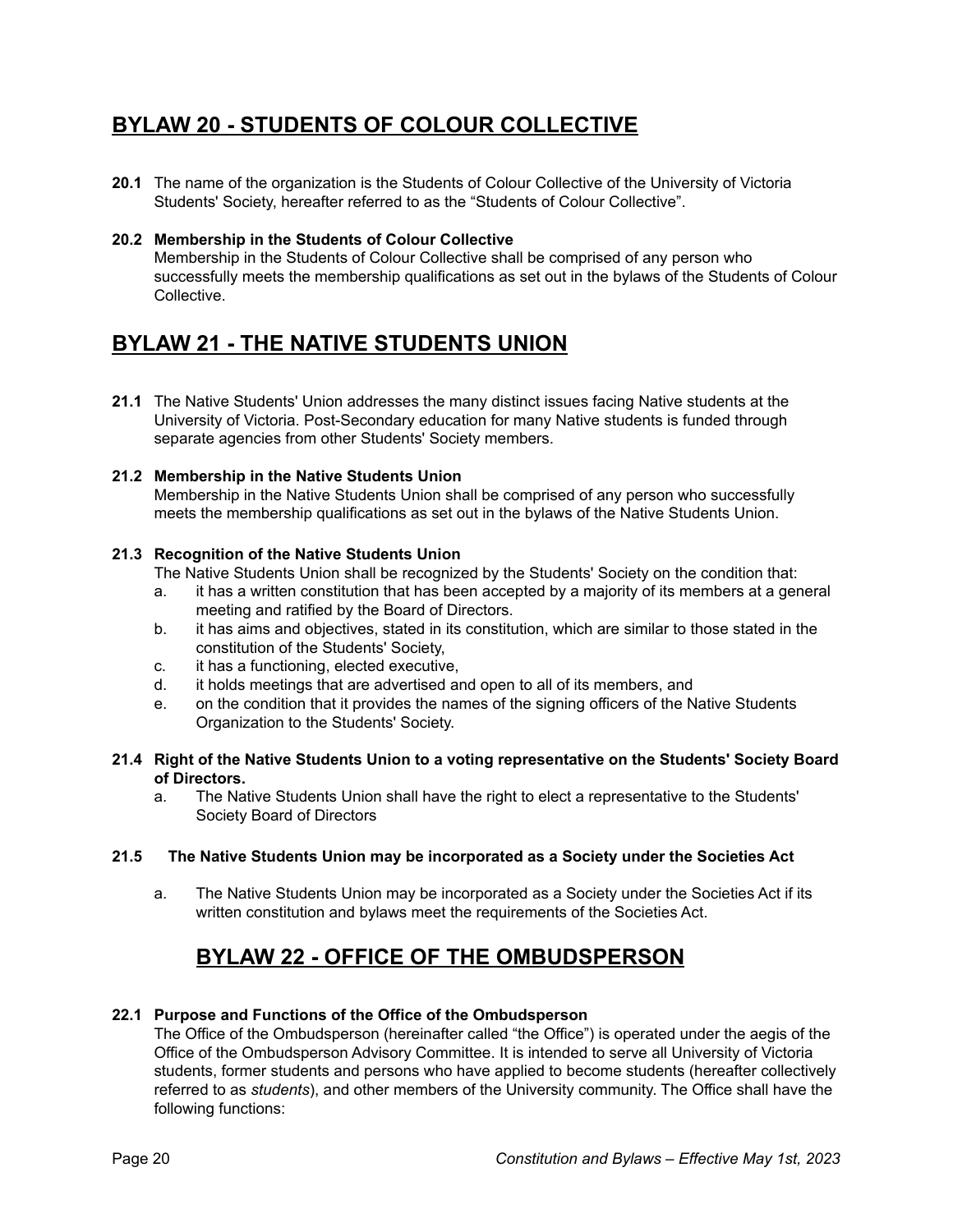- a. The Office shall serve as a general information centre for students regarding all University procedures from which concerns or complaints may arise. The Office shall advise students of their rights and responsibilities and shall inform them of their options and the procedures to follow for dealing with their concerns.
- b. The Office shall act as an impartial investigator of students' complaints and may initiate investigations on the Ombudsperson's own motion; where necessary, the Office shall bring findings and recommendations to the attention of the appropriate authorities.
- c. The Office does not replace established channels but may offer advice, facilitation or mediation as appropriate at any stage to assist in the resolution of students' complaints.
- d. Although it does not have authority to make policy or to replace established University procedures, the Office may make recommendations for improvements to policies, procedures and practices.
- e. In the course of investigation and in bringing recommendations forward, the Office shall be concerned with fairness and seek to ensure that the principles of natural justice are observed. Where the Office is satisfied the requirements of these principles have been met, the Office has the right to terminate involvement in the case.

#### **22.2 Operational Guidelines of the Office of the Ombudsperson**

- a. The Office adheres to the principles and standards of practice of the Association of Canadian College and University Ombudspersons (ACCUO).
- b. The Office shall operate independently of the University of Victoria (the University), the Board of Directors of the University of Victoria Students' Society (UVSS) and the Executive Board of the Graduate Students' Society (GSS).
- c. The Ombudsperson will avoid conflicts of interest and refrain from activity that could compromise the independence of the Office.
- d. All dealings with the Office are confidential and all Office files are for the exclusive use of the Office.
- e. Notwithstanding the above, the Office is not required to maintain confidentiality in cases involving the commission of a serious crime or where, in the opinion of the Ombudsperson, there is an imminent risk of physical harm or abuse.
- f. The Office shall have access to persons, information and files pertaining to a student provided the student has given written permission to the Office; the Office may have access to other information and files needed to fulfil the functions of the Office as per the memorandum of Agreement between the UVSS, the GSS and the University.
- g. The Office shall keep a suitable record of grievances, findings and recommendations. Historical files may be destroyed after a period of one year with no action. Statistical records shall contain no individual identifiers.
- h. The Office shall report on office operations at the end of the following periods: January 1 - June 30; July 1- December 31; and shall file with the Ombudsperson Advisory Committee (OAC) statistical reports to cover those terms. Subsequent to the Committee's